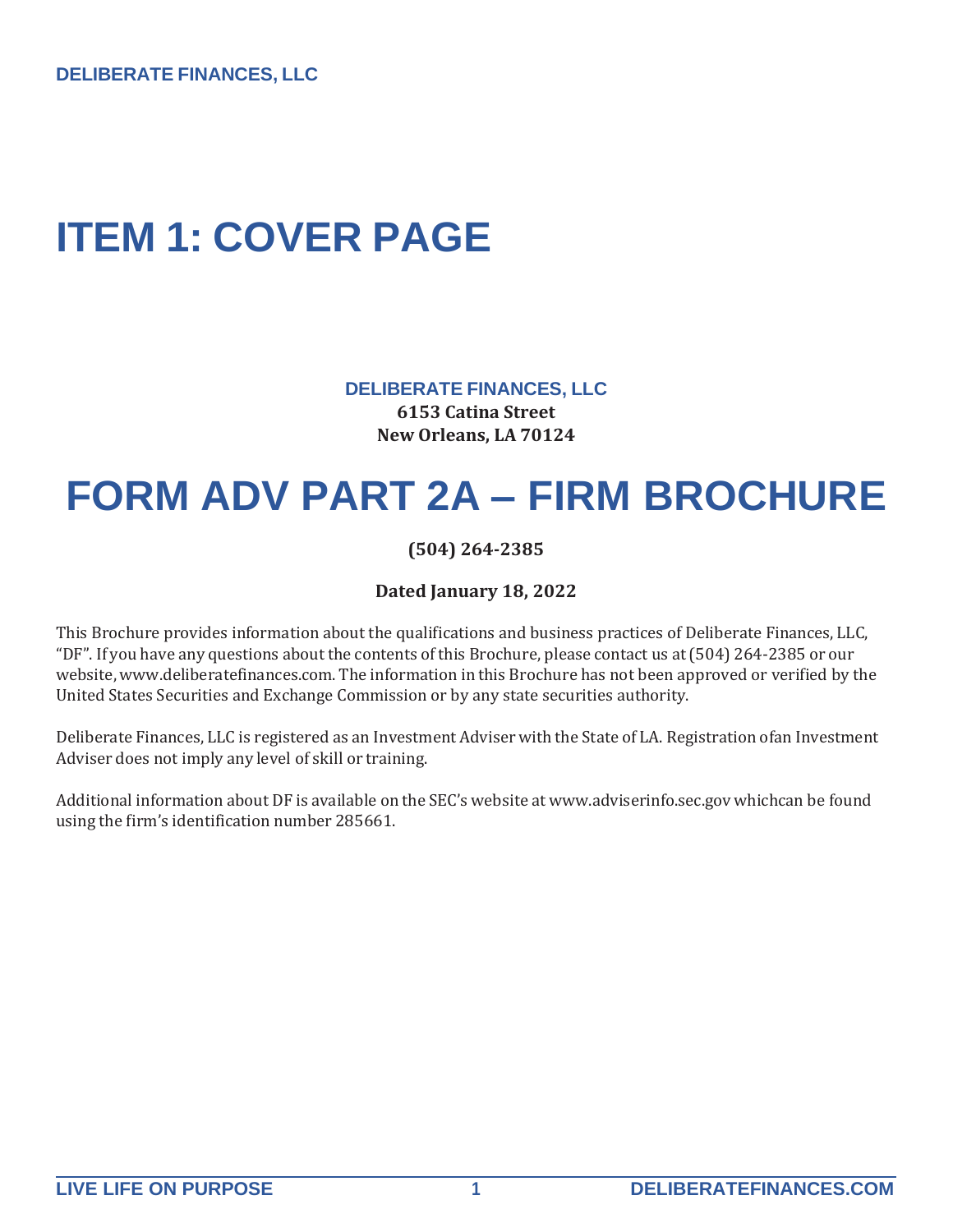

# <span id="page-1-0"></span>**ITEM 2: MATERIAL CHANGES**

The last annual update of this brochure was filed on January 13, 2021. Since then, there have been no reported changes. In the future, any material changes will be reported here.

From time to time, we may amend this Disclosure Brochure to reflect changes in our business practices, changes in regulations and routine annual updates as required by the securities regulators. This complete Disclosure Brochure or a Summary of Material Changes shall be providedto each Client annually and if a material change occurs in the business practices of Deliberate Finances, LLC.

At any time, you may view the current Disclosure Brochure on-line at the SEC's Investment Adviser Public Disclosure website at [http://www.adviserinfo.sec.gov](http://www.adviserinfo.sec.gov/) by searching for our firm name or by ourCRD number 285661.

You may also request a copy of this Disclosure Brochure at any time, by contacting us at (504) 264-2385.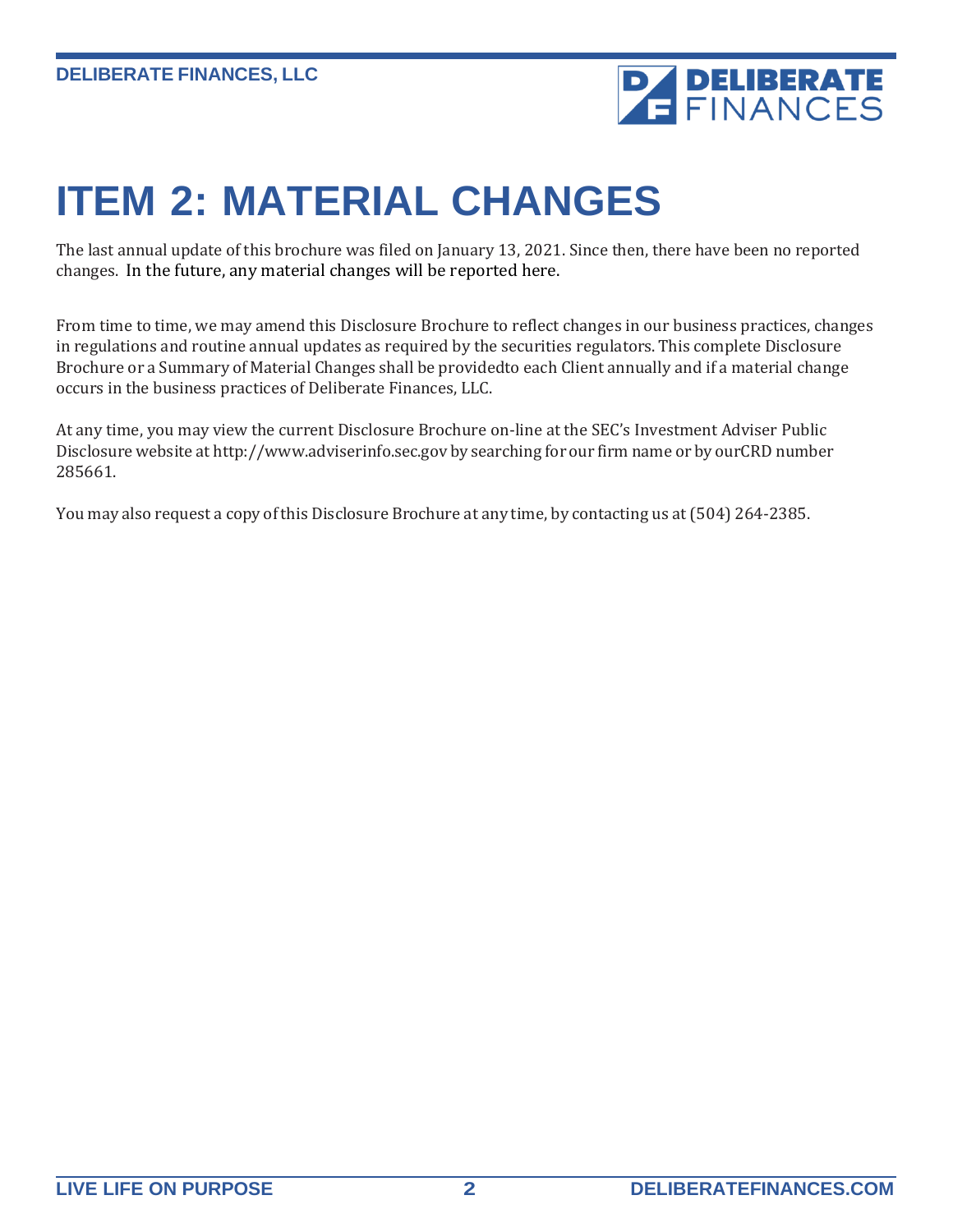

# <span id="page-2-0"></span>**ITEM 3: TABLE OF CONTENTS**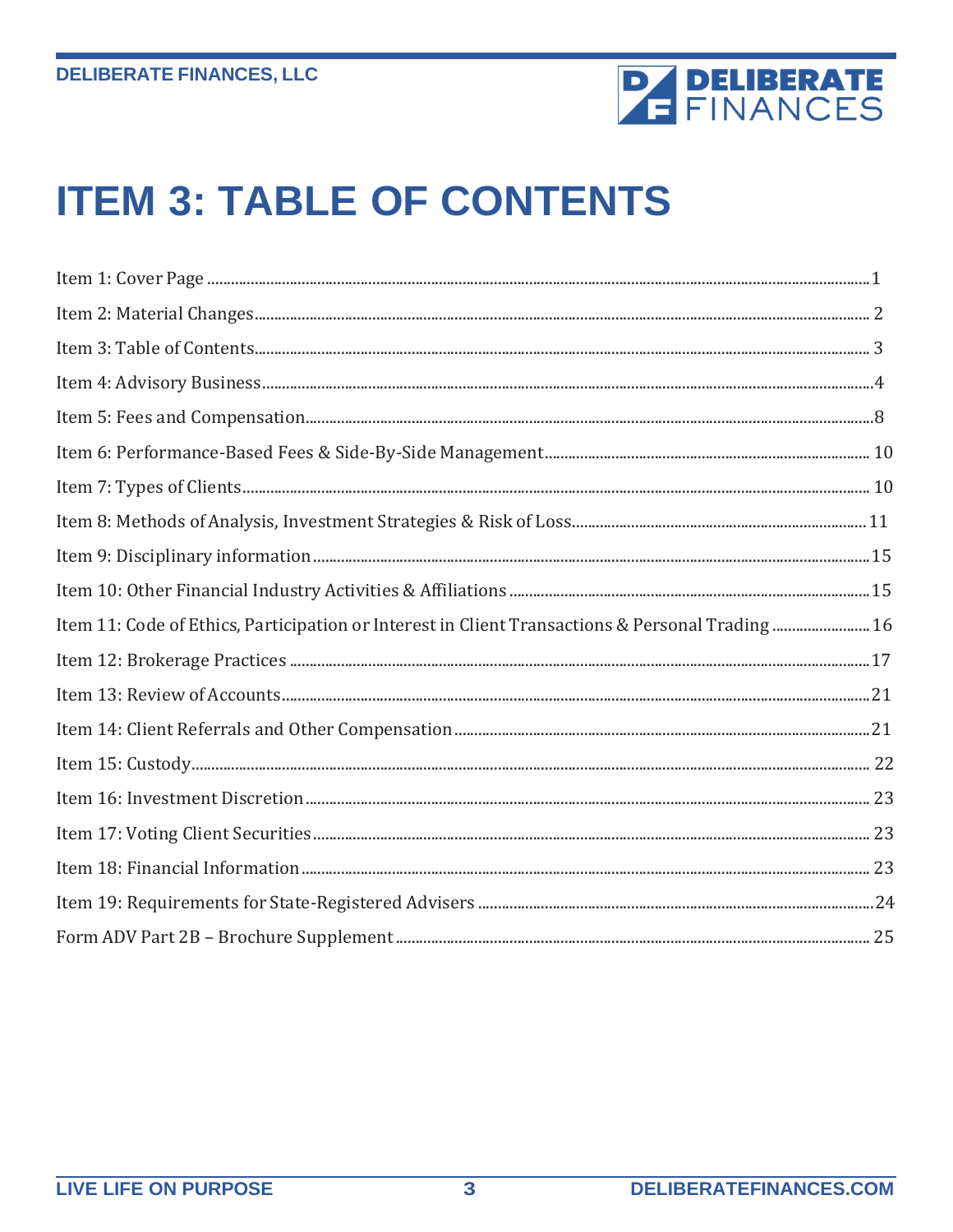

# <span id="page-3-0"></span>**ITEM 4: ADVISORY BUSINESS**

### **A. Description of Advisory Firm**

Deliberate Finances, LLC is registered as an Investment Adviser with the State of LA. We were founded in October of 2016. Ryan Frailich is the principal owner of DF. DF As of December 31 ,2021, Deliberate Finances, LLC reports no discretionary or non-discretionary Assets Under Management.

### **B. Types of Advisory Services**

#### **Investment Advisory Services (Outside Manager)**

We offer investment advisory services through use of third-party money managers ("Outside Managers") for portfolio management services. We assist clients in selecting an appropriate allocation model, completing the Outside Manager's investor profile questionnaire, interacting with the Outside Manager and reviewing the Outside Manager. Our review process and analysis of outside managers is further discussed in Item 8 of this Form ADV Part 2A. Additionally, we will meet with the client on a periodic basis to discuss changes in their personal or financial situation,suitability, and any new or revised restrictions to be applied to the account. Fees pertaining to thisservice are outlined in Item 5 of this brochure.

#### **Financial Planning**

We provide financial planning services on topics such as retirement planning, risk management, college savings, cash flow, debt management, work benefits, and estate and incapacity planning.

Financial planning is a comprehensive evaluation of a client's current and future financial state byusing currently known variables to predict future cash flows, asset values and withdrawal plans. The key defining aspect of financial planning is that through the financial planning process, all questions, information and analysis will be considered as they affect and are affected by the entirefinancial and life situation of the client. Clients purchasing this service will receive a written or an electronic report, providing the client with a detailed financial plan designed to achieve his or her stated financial goals and objectives.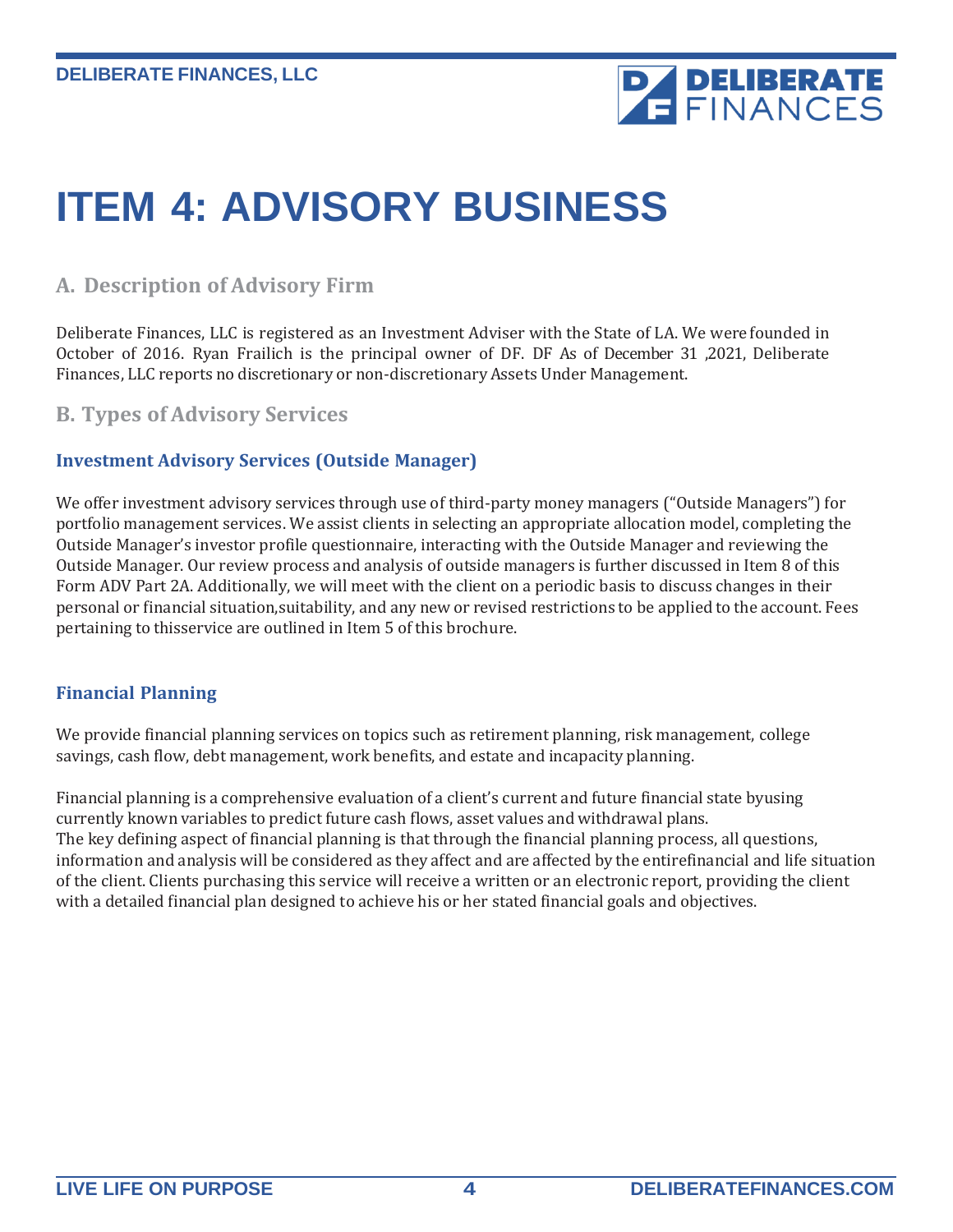**PA DELIBERATE** 

In general, the financial plan will address any or all of the following areas of concern. The client andadvisor will work together to select the specific areas to cover. These areas may include, but are notlimited to, the following:

- **Business Planning:** We provide consulting services for clients who currently operate theirown business, are considering starting a business, or are planning for an exit from their current business. Under this type of engagement, we work with you to assess your current situation, identify your objectives, and develop a plan aimed at achieving your goals.
- **Cash Flow and Debt Management:** We will conduct a review of your income and expenses

to determine your current surplus or deficit along with advice on prioritizing how any surplus should be used or how to reduce expenses if they exceed your income. Advice may also be provided on which debts to pay off first based on factors such as the interest rate of the debt and any income tax ramifications. We may also recommend what we believe to be anappropriate cash reserve that should be considered for emergencies and other financial goals, along with a review of accounts (such as money market funds) for such reserves, plusstrategies to save desired amounts.

- **College Savings:** Includes projecting the amount that will be needed to achieve college or other post-secondary education funding goals, along with advice on ways for you to save the desired amount. Recommendations as to savings strategies are included, and, if needed, wewill review your financial picture as it relates to eligibility for financial aid or the best way to contribute to grandchildren (if appropriate).
- **Employee Benefits Optimization:** We will provide review and analysis as to whether you, as an employee, are taking the maximum advantage possible of your employee benefits. If you are a business owner, we will consider and/or recommend the various benefit programsthat can be structured to meet both business and personal retirement goals.
- **Estate Planning:** This usually includes an analysis of your exposure to estate taxes and your current estate plan, which may include whether you have a will, powers of attorney, trusts and other related documents. Our advice also typically includes ways for you to minimize or avoid future estate taxes by implementing appropriate estate planning strategies such as the use ofapplicable trusts.
- We always recommend that you consult with <sup>a</sup> qualified attorney when you initiate, update, or complete estate planning activities. We may provide you with contact information for attorneys who specialize in estate planning when you wish to hire an attorney for such purposes. From time-to-time, we will participate in meetings or phone calls between you andyour attorney with your approval or request.
- **Financial Goals:** We will help clients identify financial goals and develop a plan to reach them. We will identify what you plan to accomplish, what resources you will need to make it happen, how much time you will need to reach the goal, and how much you should budget for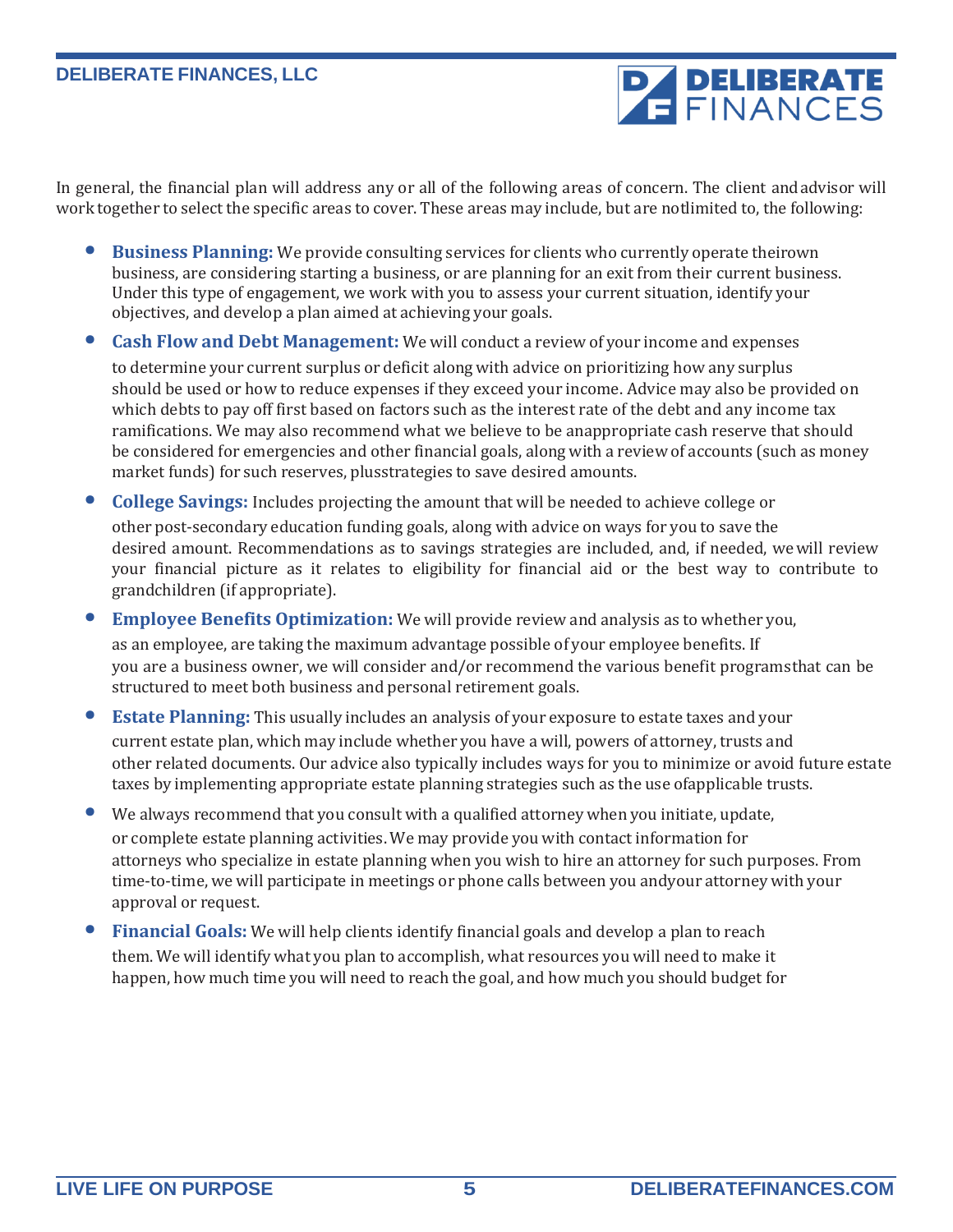

your goal.

- **Insurance:** Review of existing policies to ensure proper coverage for life, health, disability,long-term care, liability, home and automobile.
- **Investment Analysis:** This may involve developing an asset allocation strategy to meet clients' financial goals and risk tolerance, providing information on investment vehicles and strategies, reviewing employee stock options, as well as assisting you in establishing your own investment account at a selected broker/dealer or custodian. The strategies and types ofinvestments we may
- **Retirement Planning:** Our retirement planning services typically include projections of your likelihood of achieving your financial goals, typically focusing on financial independence as the primary objective. For situations where projections show less than the desired results, we may make recommendations, including those that may impact the original projections by adjusting certain variables (e.g., working longer, saving more, spending less, taking more riskwith investments).
- If you are near retirement or already retired, advice may be given on appropriate distribution strategies to minimize the likelihood of running out of money or having to adversely alter spending during your retirement years.

recommend are further discussed in Item 8 of this brochure.

- **Risk Management:** A risk management review includes an analysis of your exposure tomajor risks that could have a significant adverse impact on your financial picture, such as premature death, disability, property and casualty losses, or the need for long-term care planning. Advice may be provided on ways to minimize such risks and about weighing the costs of purchasing insurance versus the benefits of doing so and, likewise, the potential costof not purchasing insurance ("selfinsuring").
- <sup>T</sup>**ax Planning Strategies:** Advice may include ways to minimize current and future income taxes as a part of your overall financial planning picture. For example, we may make recommendations on which type of account(s) or specific investments should be owned basedin part on their "tax efficiency," with consideration that there is always a possibility of future changes to federal, state or local tax laws and rates that may impact your situation.
- We recommend that you consult with <sup>a</sup> qualified tax professional before initiating any tax planning strategy, and we may provide you with contact information for accountants or attorneys who specialize in this area if you wish to hire someone for such purposes. We willparticipate in meetings or phone calls between you and your tax professional with your approval.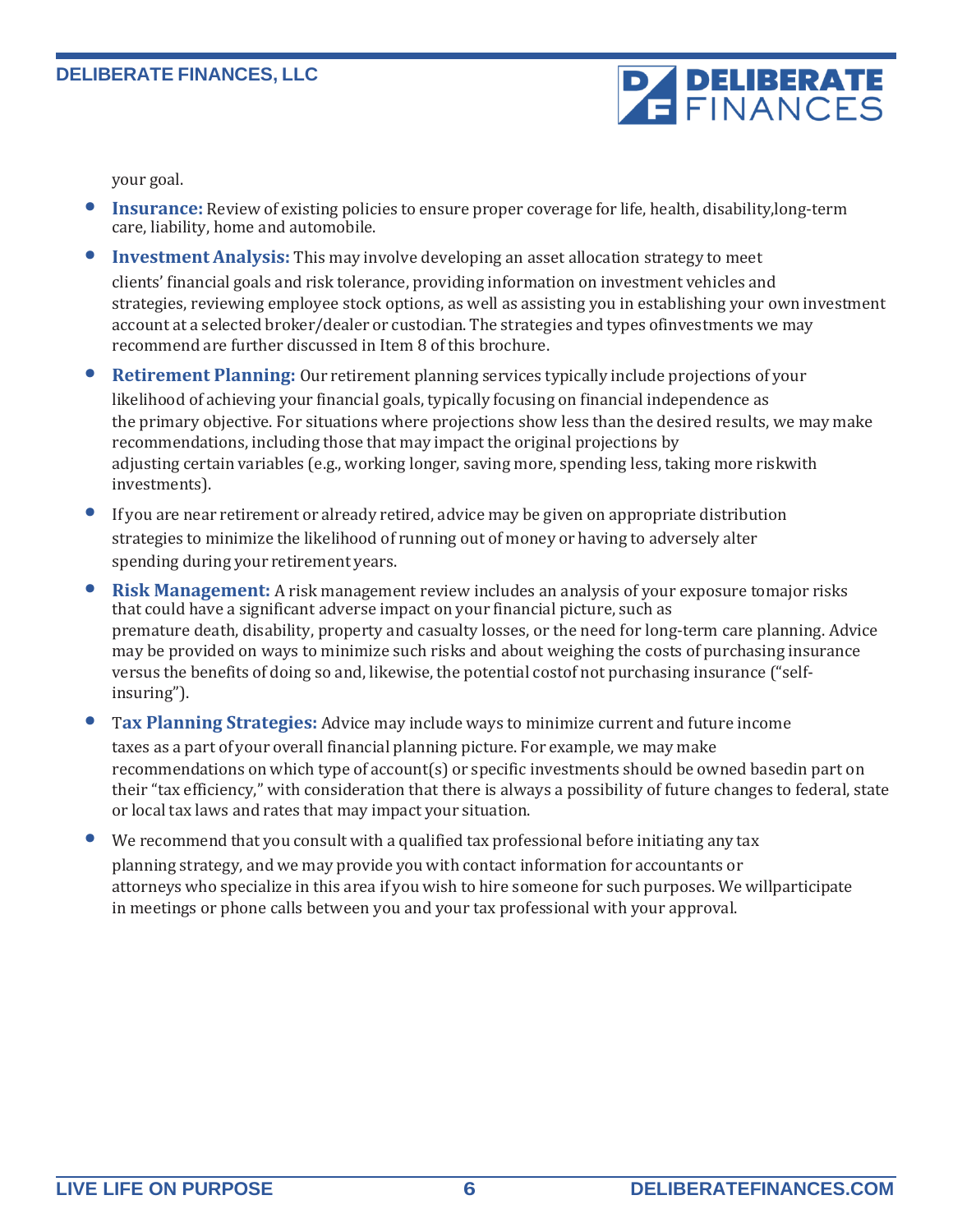# **PA DELIBERATE**

#### **Comprehensive Financial Planning**

This service involves working one-on-one with a planner over an extended period of time. By paying a monthly retainer, clients get continuous access to a planner who will work with them to design theirplan. The planner will monitor the plan, recommend any changes and ensure the plan is up to date.

Upon desiring a comprehensive plan, a client will be taken through establishing their goals and values around money. They will be required to provide information to help complete the following areas of analysis: net worth, cash flow, insurance, credit scores/reports, employee benefit, retirement planning, insurance, investments, college planning and estate planning. Once the client'sinformation is reviewed, their plan will be built and analyzed, and then the findings, analysis and potential changes to their current situation will be reviewed with the client. Clients subscribing to this service will receive a written or an electronic report, providing the client with a detailed financialplan designed to achieve his or her stated financial goals and objectives. If a follow up meeting is required, we will meet at the client's convenience. Implementation of the financial plan is entirely at the discretion of the client. On an annual basis there will be a full review of this plan to ensure its accuracy and ongoing appropriateness. Any needed updates will be implemented at that time.

#### **Educational Seminars**

DF may provide educational seminars on an "as announced" basis for groups seeking general advice on investments and other areas of personal finance. The content of these seminars will vary depending upon the needs of the attendees. These seminars are purely educational in nature and do not involve the sale of any investment products. Information presented will not be based on any individual's person's need, nor does DF provide individualized investment advice to attendees duringthese seminars.

#### **Retirement Plan Consulting**

DF will provide retirement plan consulting services in the form of advisory and financial planning services to plan administrators of retirement plans. DF advises on selection of plan managers and third party administrators and provides ongoing consulting to the company's fiduciaries as well as atleast annual meetings to discuss the performance of the plan. Additionally, DF is available to assist employees in enrollment in the plan and answer questions related to the available investments.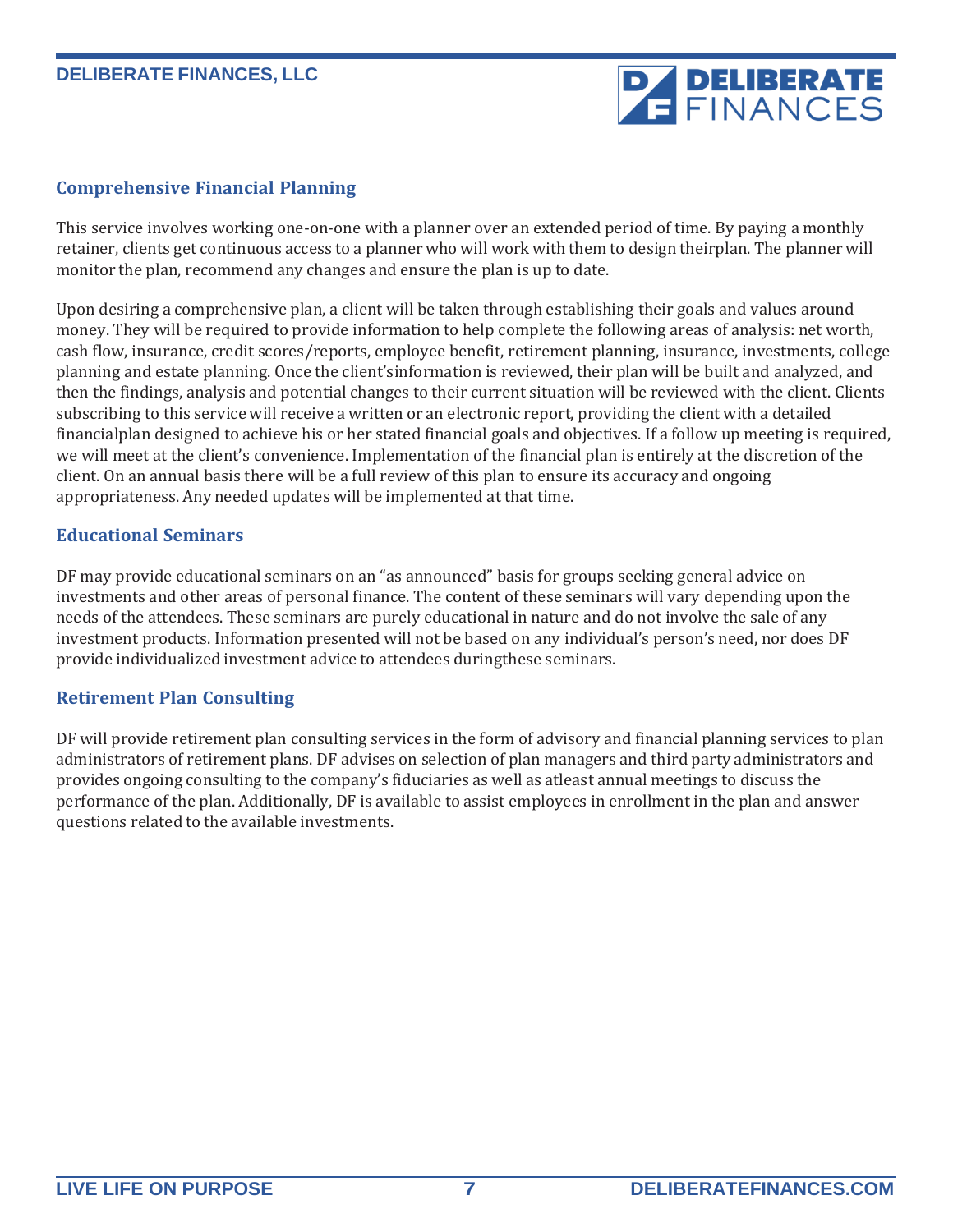

### **C. Client Tailored Services and Client Imposed Restrictions**

DF offers the same suite of services to all of our clients. However, specific client financial plans and their implementation are dependent upon the client Investment Policy Statement which outlines eachclient's current situation (income, tax levels, and risk tolerance levels) and is used to construct a clientspecific plan to aid in the selection of a portfolio that matches restrictions, needs, and targets.

#### **D. Wrap Fee Programs**

DF does not participate in wrap fee programs.

### **E. Amounts of Assets Under Management**

DF does not have any assets under management.

# <span id="page-7-0"></span>**ITEM 5: FEES AND COMPENSATION**

**A. Fee Schedule**

#### **Comprehensive Financial Planning**

Comprehensive Financial Planning consists of an upfront charge ranging from \$500 - \$5,000 and anongoing fee that is paid monthly, in advance, at a rate between \$150 - \$800 per month depending on complexity of the individual client's needs. The fee may be negotiable in certain cases. This service may be terminated with 30 days' notice. Upon termination of any account, the fee will

be prorated and any unearned fee will be refunded to the client. For Comprehensive Financial Planning clients that participate in investment advisory services through Betterment for Advisors, ourrecommended outside manager, we do not charge an advisory fee on those assets at Betterment

for Advisors. No increase in the ongoing fees shall be effective without agreement from the client bysigning a new agreement or amendment to their current financial planning agreement.

#### **Financial Planning Fixed Fee**

Financial Planning will generally be offered on a fixed fee basis. The fixed fee will be agreed upon before the start of any work. The fixed fee can range between \$250 and \$10,000. The fee is negotiable. If a fixed fee program is chosen, half ofthe fee is due at the beginning of process and

the remainder is due at completion ofwork, however, DF will not bill an amount above \$500.00 morethan 6 months in advance.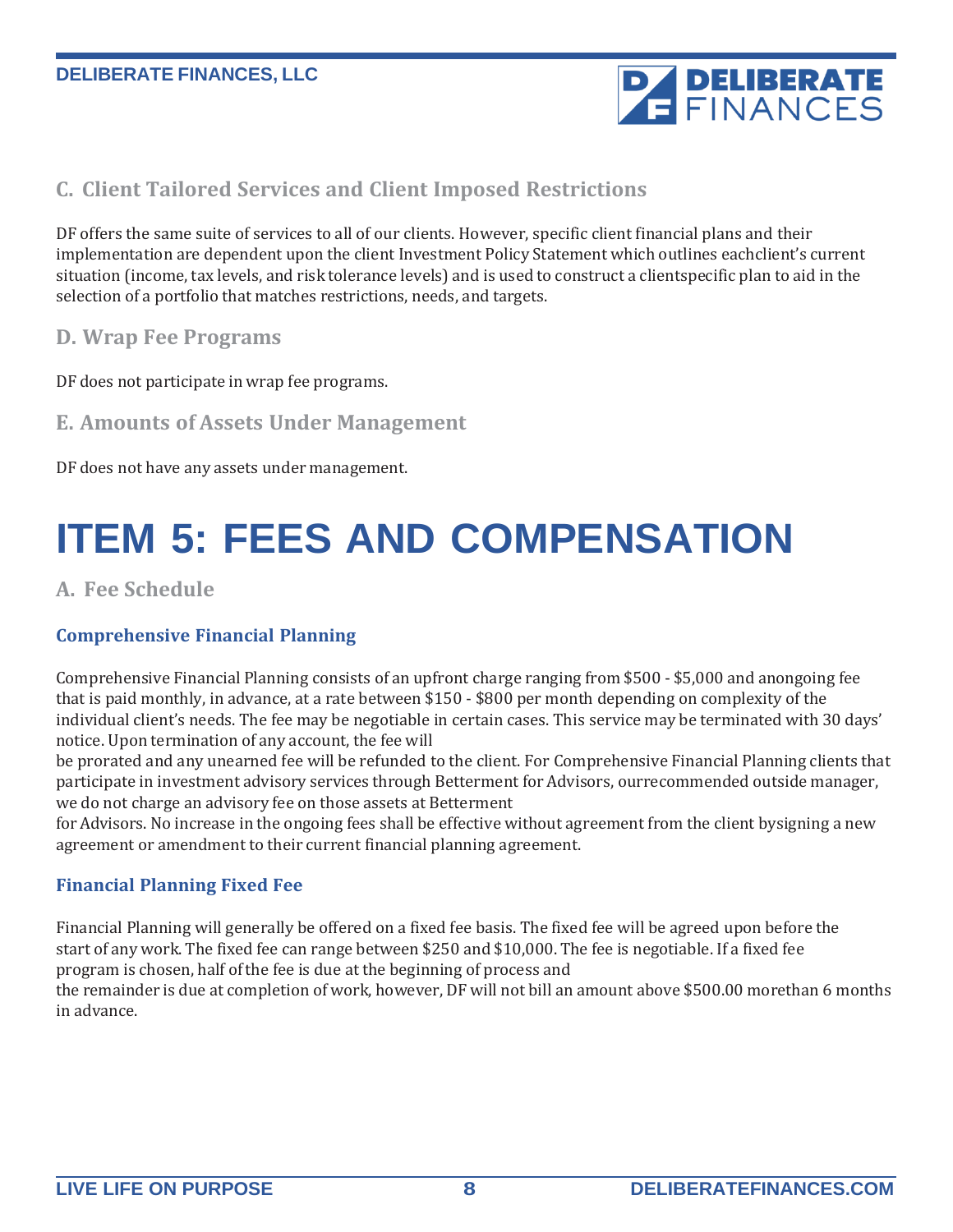

#### **Educational Seminars**

Fees for Educational Seminars range from \$300-\$2,000 and will vary due to varying scope, length, and complexity of seminars. Fees may be negotiated with and paid for by employers. DF may alsoprovide pro bono seminars at its own discretion.

#### **Retirement Plan Consulting**

DF will be compensated for retirement plan services according to the value of plan assets not to exceed 0.50%. Typically the minimum annual fee for Retirement Plan Consulting Services is \$2,000.However, the minimum fee and annual fees are negotiable based on plan size, complexity, and additional services rendered. This does not include fees to other parties, such as RecordKeepers, Custodians, or Third-Party-Administrators.

#### **B. Payment of Fees**

#### **Payment of Financial Planning Fees**

**Comprehensive Financial Planning fees** are paid via debit from client's account with written authorization.

**Financial Planning Fixed fees** are paid via check, credit card, debit from client's account with written authorization.

**Educational Seminar fees** are paid by the organization sponsoring/holding the seminar and may bepaid by check or credit card. Individual participants will not be charged for attending the seminar.

**Retirement Plan Consulting Fees** are paid either directly from the plan sponsor or from participantaccounts.

#### **C. Other types of fees or expenses clients may pay**

Clients will not incur any additional fees as they would ifwe offered investment managementservices. Please see Item 12 of this brochure regarding broker/custodian.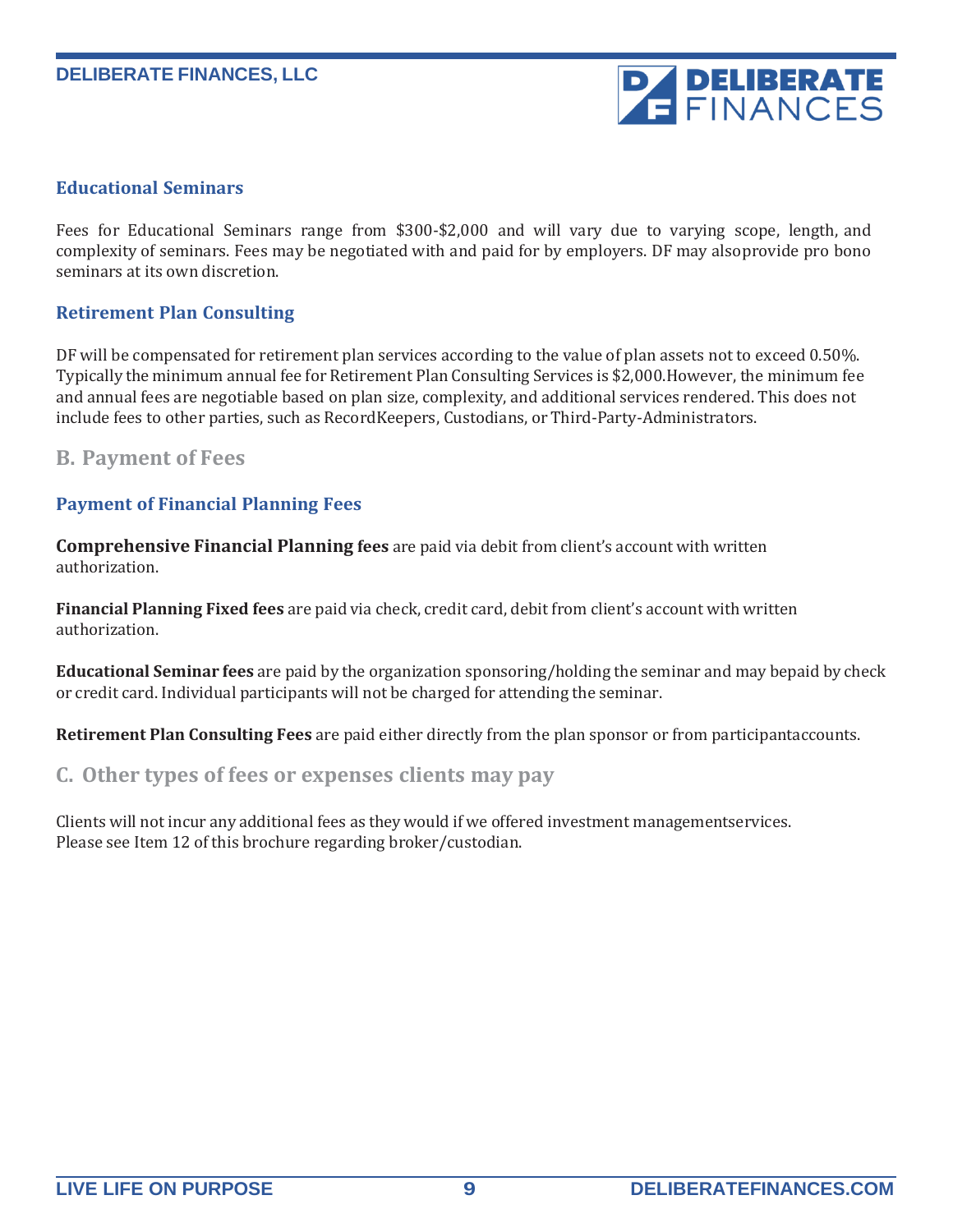

### **D. Prepayment of Fees**

DF can collect its fees for financial planning in advance. For fees paid in advance, upon terminationof any account, the fee will be prorated and any unearned fee will be refunded to the client.

Regarding educational seminars, in the event of a cancellation at least 3 days prior to the event, afull refund will be issued to the sponsoring organization. In the event of a cancellation less than 3days prior to the event, no refund will be issues to the sponsoring organization.

### **E. Outside Compensation For the Sale of Securities to Client**

DF does not accept compensation for the sale of securities or other investment products includingasset-based sales charges or service fees from the sale of mutual funds.

# <span id="page-9-0"></span>**ITEM 6: PERFORMANCE-BASED FEES & SIDE-BY-SIDE MANAGEMENT**

DF does not accept performance-based fees or other fees based on a share of capital gains on orcapital appreciation of the assets of a client.

# <span id="page-9-1"></span>**ITEM 7: TYPES OF CLIENTS**

DF provides financial planning and portfolio management services to the following types of clients:

- **Individuals**
- High Net-Worth Individuals
- Corporations or other businesses.
- Pension & Profit Sharing Plans
- Charitable Organizations

#### **Minimum Account Size**

DF does not have a minimum account size requirement.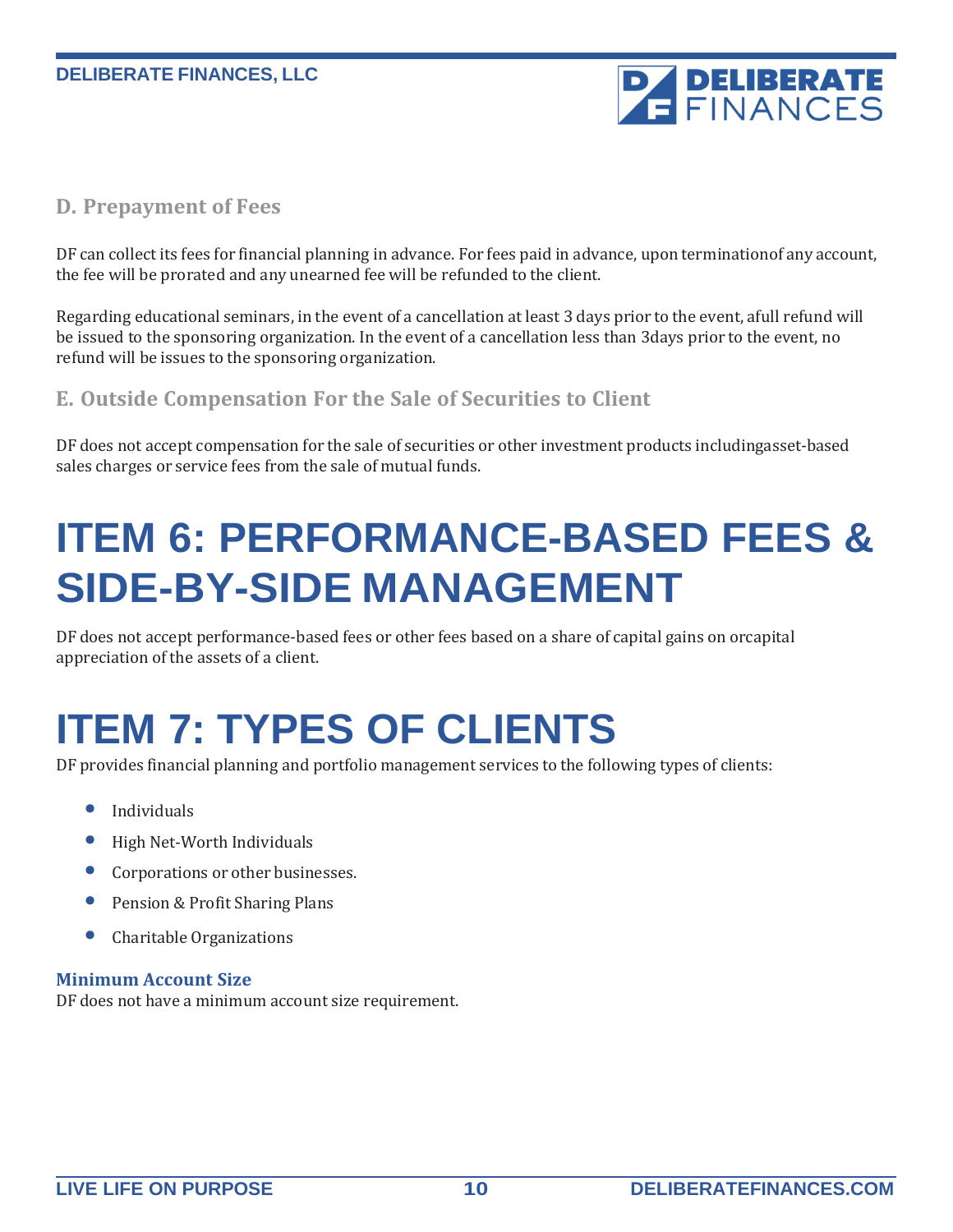

### <span id="page-10-0"></span>**ITEM 8: METHODS OF ANALYSIS, INVESTMENT STRATEGIES & RISK OF LOSS**

### **A. Methods of Analysis and Investment Strategies**

My primary method of investment analysis is fundamental and technical.

Fundamental analysis involves the analysis of financial statements, the general financial health ofcompanies, and/or the analysis of management or competitive advantages.

Technical analysis involves the analysis of past market data; primarily price and volume.

We refer clients to third-party investment advisers ("outside managers"). Our analysis of outside managers involve the examination of the experience, expertise, investment philosophies, and past performance of the outside managers in an attempt to determine ifthat manager has demonstratedan ability to invest over a period of time and in different economic conditions. We monitor the manager's underlying holdings, strategies, concentrations and leverage as part of our overall periodic risk assessment. Additionally, as part of our due-diligence process, we survey the manager'scompliance and business enterprise risks. A risk of investing with an outside manager who has

been successful in the past is that he/she may not be able to replicate that success in the future. Inaddition, as we do not control the underlying investments in an outside manager's portfolio. Thereis also a risk that a manager may deviate from the stated investment mandate or strategy of the portfolio, making it a less suitable investment for our clients. Moreover, as we do not control the manager's daily business and compliance operations, we may be unaware of the lack of internal controls necessary to prevent business, regulatory or reputational deficiencies.

### **Passive Investment Management**

We primarily practice passive investment management. Passive investing involves building portfoliosthat are comprised of various distinct asset classes. The asset classes are weighted in a manner to achieve a desired relationship between correlation, risk and return. Funds that passively capture the returns ofthe desired asset classes are placed in the portfolio. The funds that are used to buildpassive portfolios are typically index mutual funds or exchange traded funds.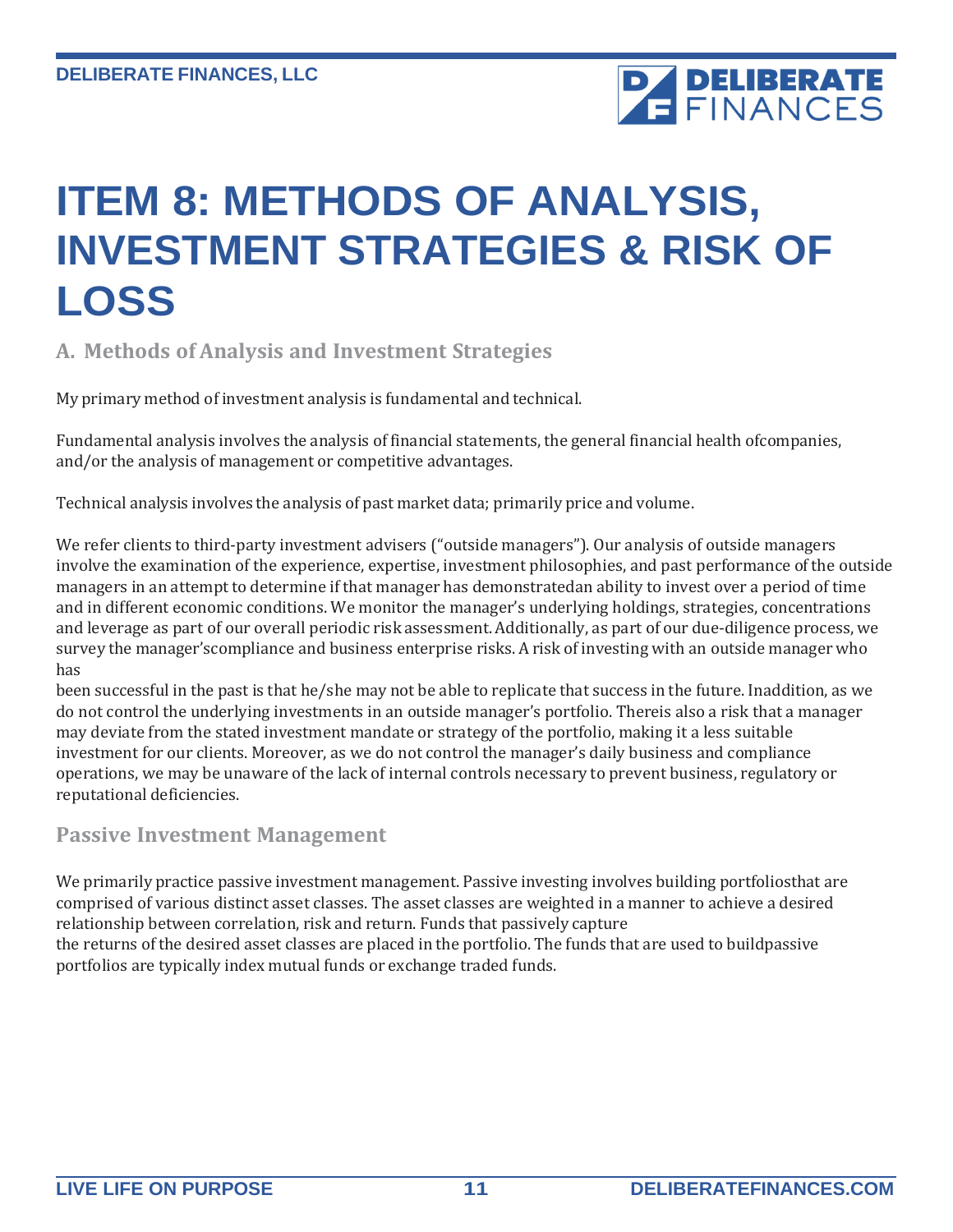Passive investment management is characterized by low portfolio expenses (i.e. the funds inside the portfolio have low internal costs), minimal trading costs (due to infrequent trading activity), and relative tax efficiency (because the funds inside the portfolio are tax efficient and turnover inside theportfolio is minimal).

In contrast, active management involves a single manager or managers who employ some method,strategy or technique to construct a portfolio that is intended to generate returns that are greaterthan the broader market or a designated benchmark. Academic research indicates most active managers under-perform the market.

### **B. Material Risks Involved**

**All investing strategies we offer involve risk and may result in a loss of your original investment which you should be prepared to bear.** Many of these risks apply equally to stocks, bonds, commodities and any other investment or security. Material risks associated with ourinvestment strategies are listed below.

**Market Risk:** Market risk involves the possibility that an investment's current market value will fall because of a general market decline, reducing the value of the investment regardless of the operational success of the issuer's operations or its financial condition.

Strategy Risk: The Adviser's investment strategies and/or investment techniques may not work asintended.

**Small and Medium Cap Company Risk:** Securities of companies with small and medium market capitalizations are often more volatile and less liquid than investments in larger companies. Small and medium cap companies may face a greater risk of business failure, which could increase the volatility of the client's portfolio.

**Turnover Risk:** At times, the strategy may have a portfolio turnover rate that is higher than otherstrategies. A high portfolio turnoverwould result in correspondingly greater brokerage commissionexpenses and may result in the distribution of additional capital gains for tax purposes. These factors may negatively affect the account's performance.

Limited markets: Certain securities may be less liquid (harder to sell or buy) and their prices may at times be more volatile than at other times. Under certain market conditions we may be unable to sellor liquidate investments at prices we consider reasonable or favorable, or find buyers at any price.

**PA DELIBERATE**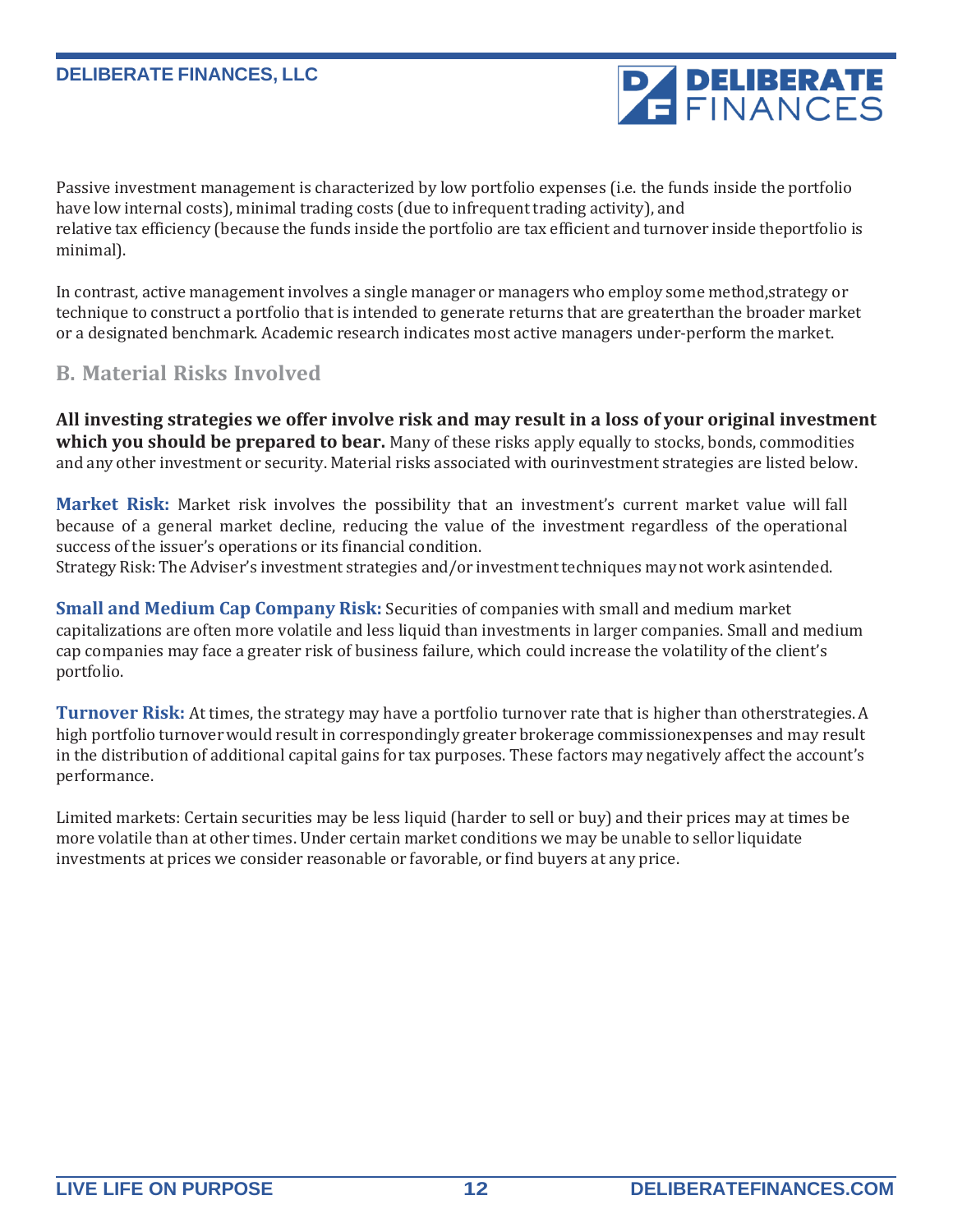

**Concentration Risk:** Certain investment strategies focus on particular asset-classes, industries, sectors or types of investment. From time to time these strategies may be subject to greater risks ofadverse developments in such areas of focus than a strategy that is more broadly diversified acrossa wider variety of investments.

**Interest Rate Risk:** Bond (fixed income) prices generally fall when interest rates rise, and the valuemay fall below par value or the principal investment. The opposite is also generally true: bond pricesgenerally rise when interest rates fall. In general, fixed income securities with longer maturities are more sensitive to these price changes. Most other investments are also sensitive to the level and direction of interest rates.

Legal or Legislative Risk: Legislative changes or Court rulings may impact the value of investments, orthe securities' claim on the issuer's assets and finances.

Inflation: Inflation may erode the buying-power of your investment portfolio, even ifthe dollar valueof your investments remains the same.

### **C. Risks Associated with Securities**

Apart from the general risks outlined above which apply to all types of investments, specificsecurities may have other risks.

**Commercial Paper** is, in most cases, an unsecured promissory note that is issued with a maturity of270 days or less. Being unsecured the risk to the investor is that the issuer may default.

**Common stocks** may go up and down in price quite dramatically, and in the event of an issuer'sbankruptcy or restructuring could lose all value. A slower-growth or recessionary economic environment could have an adverse effect on the price of all stocks.

**Corporate Bonds** are debt securities to borrow money. Generally, issuers pay investors periodic interest and repay the amount borrowed either periodically during the life of the security and/or at maturity. Alternatively, investors can purchase other debt securities, such as zero coupon bonds,

which do not pay current interest, but rather are priced at a discount from their face values and theirvalues accrete over time to face value at maturity. The market prices of debt securities fluctuate depending on such factors as interest rates, credit quality, and maturity. In general, market prices of debt securities decline when interest rates rise and increase when interest rates fall. The longer the time to a bond's maturity, the greater its interest rate risk.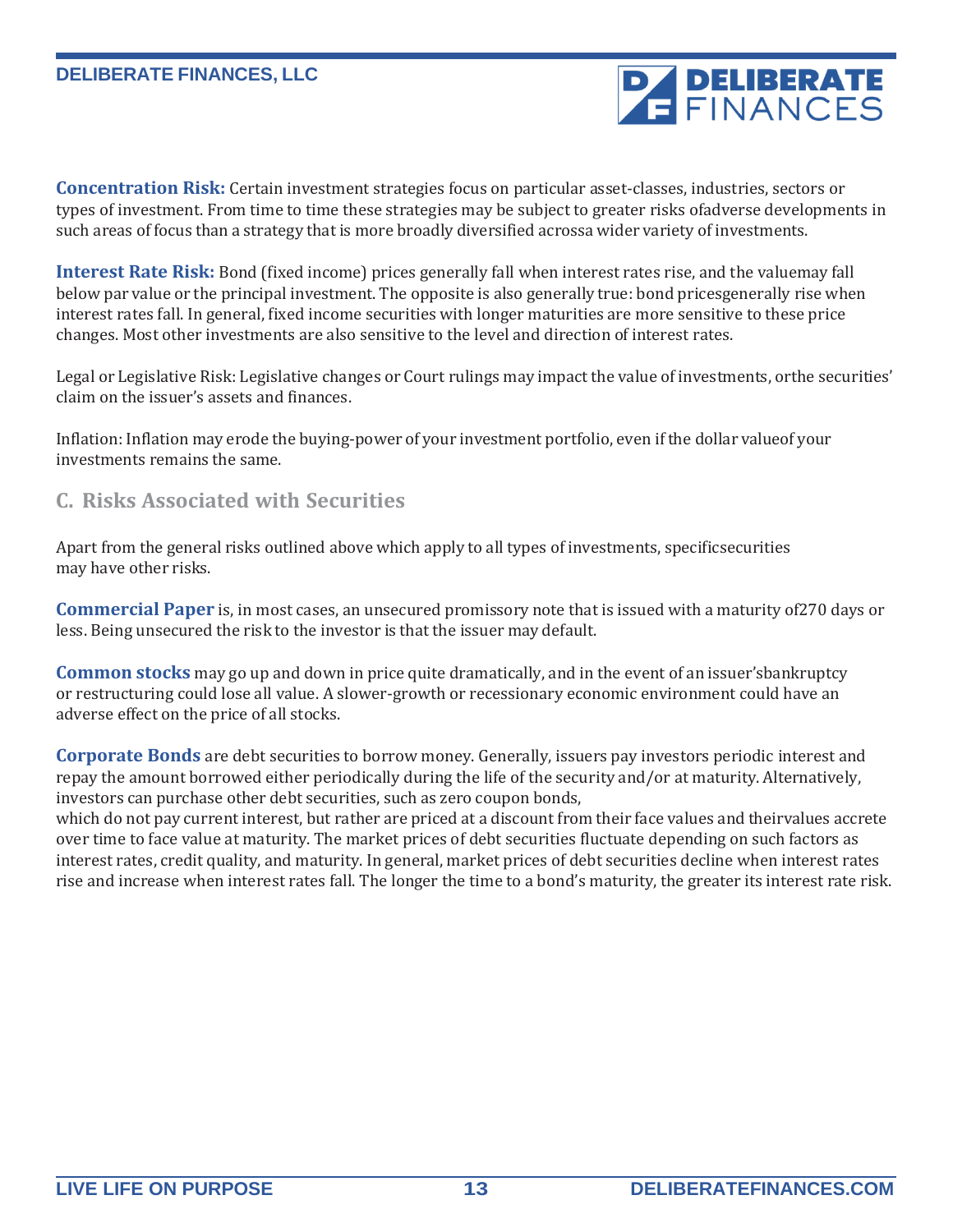**Bank Obligations** including bonds and certificates of deposit may be vulnerable to setbacks or panics in the banking industry. Banks and other financial institutions are greatly affected by interestrates and may be adversely affected by downturns in the U.S. and foreign economies or changes in banking regulations.

**Municipal Bonds** are debt obligations generally issued to obtain funds for various public purposes,including the construction of public facilities. Municipal bonds pay a lower rate of return than most other types of bonds. However, because of a municipal bond's tax-favored status, investors should compare the relative after-tax return to the after-tax return of other bonds, depending on the investor's tax bracket. Investing in municipal bonds carries the same general risks as investing in bonds in general. Those risks include interest rate risk, reinvestment risk, inflation risk, market risk, call or redemption risk, credit risk, and liquidity and valuation risk.

**Options and other derivatives carry** many unique risks, including time-sensitivity, and can result in the complete loss of principal. While covered call writing does provide a partial hedge to the stock against which the call is written, the hedge is limited to the amount of cash flow received whenwriting the option. When selling covered calls, there is a risk the underlying position may be called away at a price lower than the current market price.

**Exchange Traded Funds** prices may vary significantly from the Net Asset Value due to marketconditions. Certain Exchange Traded Funds may not track underlying benchmarks as expected.

**Investment Companies Risk.** When a client invests in open end mutual funds or ETFs, the client indirectly bears its proportionate share of any fees and expenses payable directly by those funds. Therefore, the client will incur higher expenses, many of which may be duplicative. In addition, the client's overall portfolio may be affected by losses of an underlying fund and the level of risk arising from the investment practices of an underlying fund (such as the use of derivatives). ETFs are also subject to the following risks: (i) an ETF's shares may trade at a market price that is above or below their net asset value; (ii) the ETF may employ an investment strategy that utilizes high leverage ratios; or (iii) trading of an ETF's shares may be halted if the listing exchange's officials deem such action appropriate, the shares are de-listed from the exchange, or the activation of market-wide "circuit breakers" (which are tied to large decreases in stock prices) halts stock trading generally. TheAdviser has no control over the risks taken by the underlying funds in which client's invest.

**PA DELIBERATE**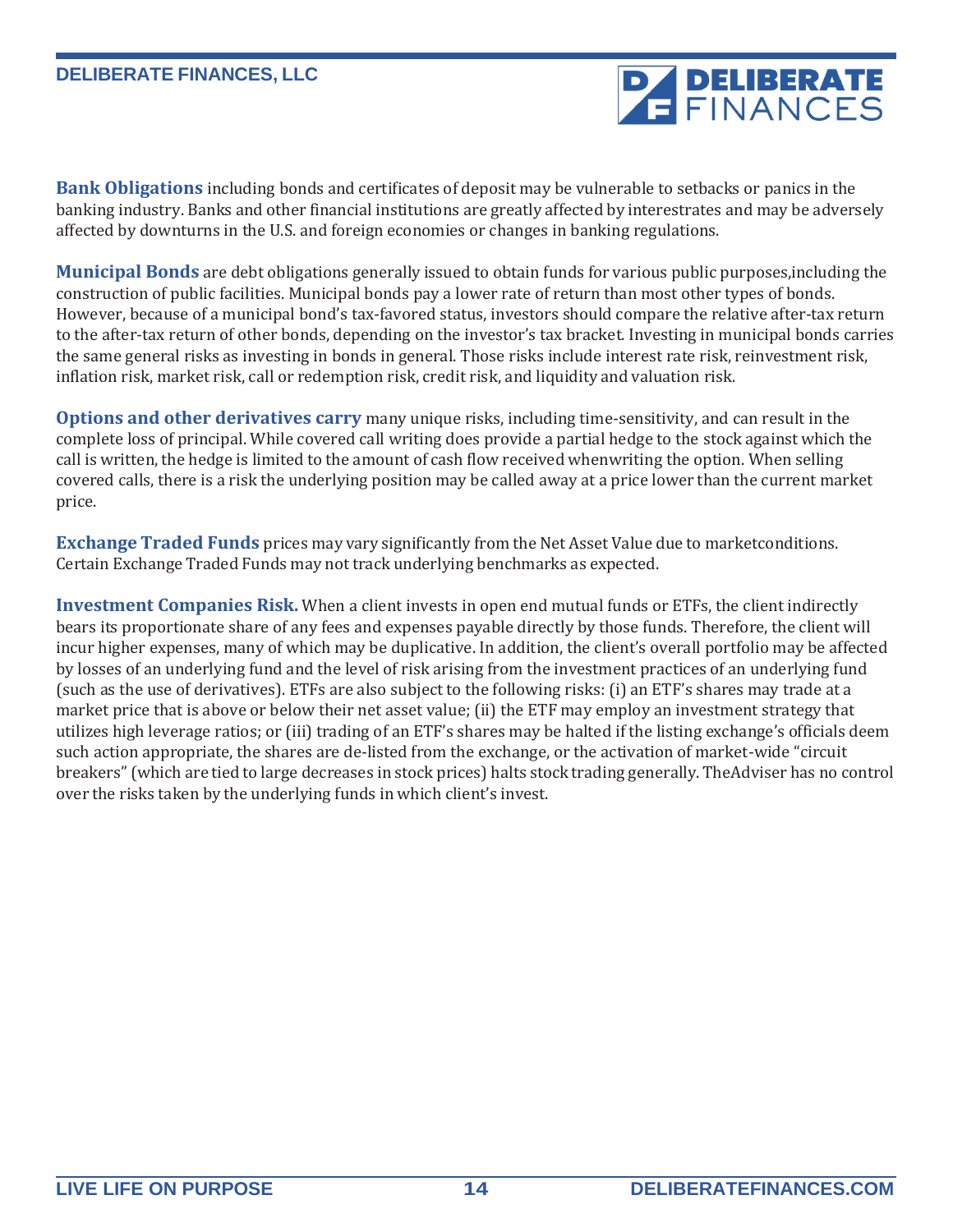

# <span id="page-14-0"></span>**ITEM 9: DISCIPLINARY INFORMATION**

Registered investment advisers are required to disclose all material facts regarding any legalor disciplinary events that would be material to your evaluation of DF or the integrity of our management. We have no information applicable to this Item.

# <span id="page-14-1"></span>**ITEM 10: OTHER FINANCIAL INDUSTRY ACTIVITIES & AFFILIATIONS**

**A. Registration as a Broker/Dealer or Broker/Dealer Representative**

No DF employee is registered, or have an application pending to register, as a broker-dealer or aregistered representative of a broker-dealer.

**B. Registration as a Futures Commission Merchant, Commodity Pool Operator, or a Commodity Trading Advisor**

No DF employee is registered, or have an application pending to register, as a futures commissionmerchant, commodity pool operator or a commodity trading advisor.

**C. Registration Relationships Material to this Advisory Business and Possible Conflicts of Interests**

DF does not have any related parties. As a result, we do not have a relationship with any relatedparties.

**D. Selection of Other Advisors or Managers and How This Adviser is Compensated for Those Selections**

DF does not have any relationship or affiliation with other advisors or managers. DF only receives compensation directly from clients. We do not receive compensation from any outside source. We donot have any conflicts of interest with any outside party.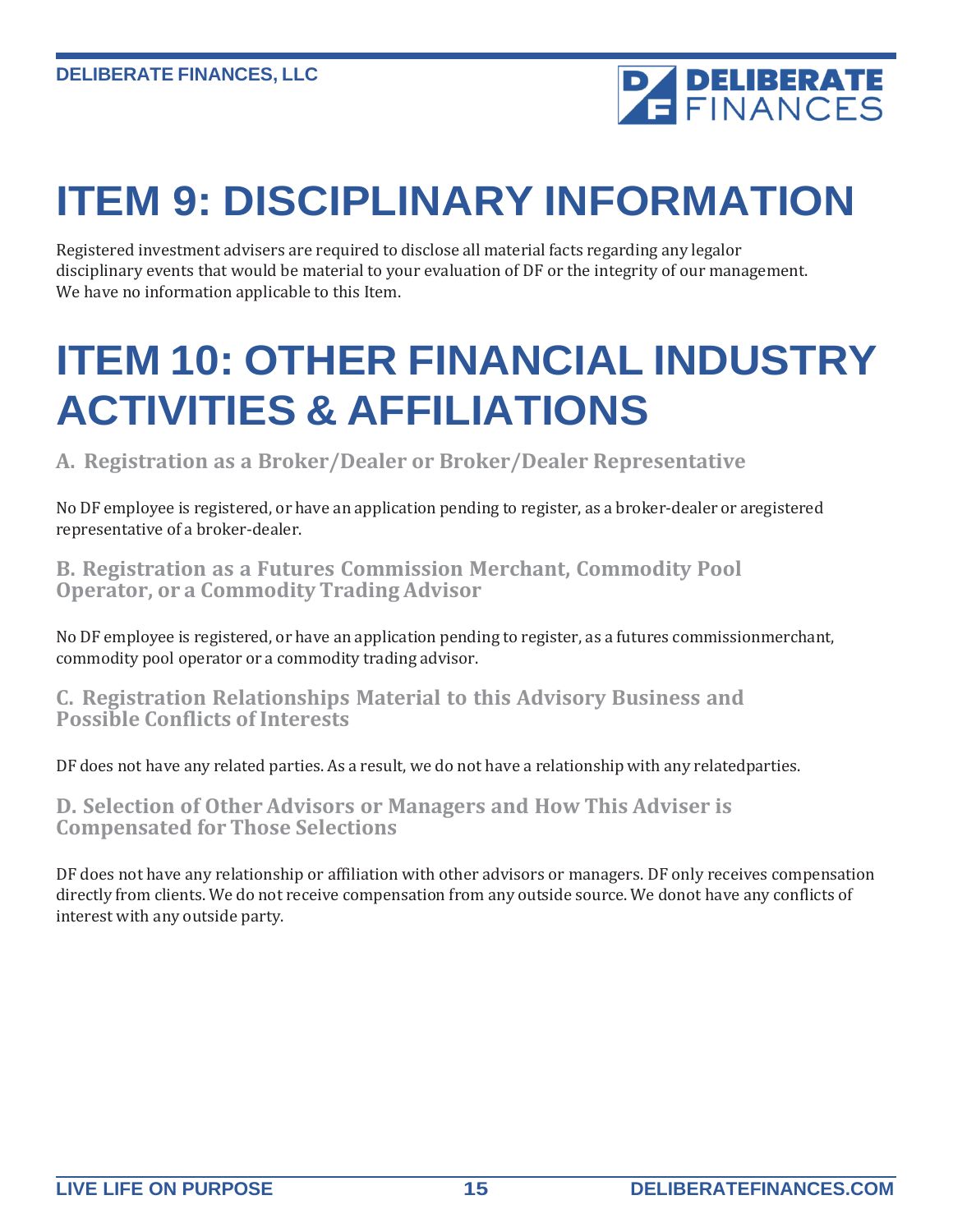

# <span id="page-15-0"></span>**ITEM 11: CODE OF ETHICS, PARTICIPATION OR INTEREST IN CLIENT TRANSACTIONS & PERSONAL TRADING**

**A. Code of Ethics**

As a fiduciary, our firm and its associates have a duty of utmost good faith to act solely in the best interests of each client. Our clients entrust us with their funds and personal information, which in turnplaces a high standard on our conduct and integrity. Our fiduciary duty is a core aspect of our Code of Ethics and represents the expected basis of all of our dealings. The firm accepts the obligation notonly to comply with the mandates and requirements of all applicable laws and regulations but also to take responsibility to act in an ethical and professionally responsible manner in all professional services and activities.

This code does not attempt to identify all possible conflicts of interest, and literal compliance witheach of its specific provisions will not shield associated persons from liability for personal tradingor other conduct that violates a fiduciary duty to advisory clients. A summary of the Code of Ethics'Principles is outlined below.

- Integrity Associated persons shall offer and provide professional services with integrity.
- Objectivity Associated persons shall be objective in providing professional services to clients.
- Competence Associated persons shall provide services to clients competently and maintain the necessary knowledge and skill to continue to do so in those areas in which they are engaged.
- Fairness Associated persons shall perform professional services in <sup>a</sup> manner that is fair and reasonable to clients, principals, partners, and employers, and shall disclose conflict(s) of interest in providing such services.
- Confidentiality Associated persons shall not disclose confidential client information without the specific consent ofthe client unless in response to proper legal process, or as required by law.
- Professionalism Associated persons' conduct in all matter shall reflect credit ofthe profession.
- Diligence Associated persons shall act diligently in providing professional services.

We will, upon request, promptly provide a complete code of ethics.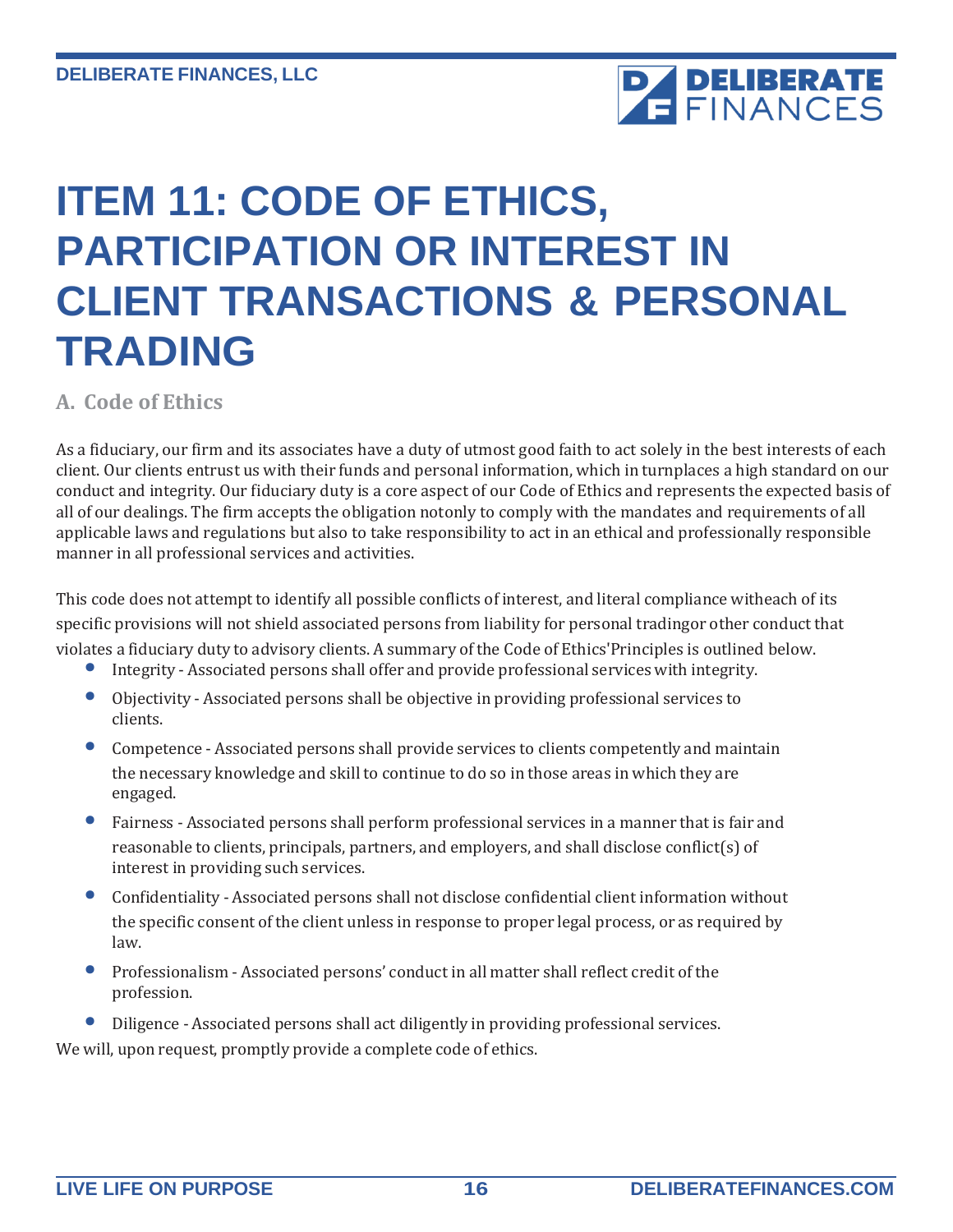

### **B. Investment Recommendations Involving a Material Financial Interest and Conflicts of Interest**

Neither our firm, its associates or any related person is authorized to recommend to a client, or effecta transaction for a client, involving any security in which our firm or a related person has a material financial interest, such as in the capacity as an underwriter, adviser to the issuer, etc.

### **C. Advisory Firm Purchase of Same Securities Recommended to Clients and Conflicts of Interest**

Our firm and its "related persons" do not invest in the same securities, or related securities, e.g.,warrants, options or futures, which we recommend to clients.

### **D. Trading Securities At/Around the Same Time as Client's Securities**

Because our firm and its "related persons" do not invest in the same securities, or related securities,e.g., warrants, options or futures, which we recommend to clients, we do not trade in securities at oraround the same time as clients.

# <span id="page-16-0"></span>**ITEM 12: BROKERAGE PRACTICES**

### **A. Factors Used to Select Custodians and/or Broker-Dealers**

Deliberate Finances, LLC does not have any affiliation with Broker-Dealers. Specific custodian recommendations are made to client based on their need for such services. In the event we recommend custodian to a client we do so based on the reputation and services provided by thefirm.

#### **1. Research and Other Soft-Dollar Benefits**

We currently receive soft dollar benefits by nature of our relationship with MTG, LLC dba Betterment Securities ("Betterment Securities").

#### **2. Brokerage for Client Referrals**

We receive no referrals from a broker-dealer or third party in exchange for using that broker-dealeror third party.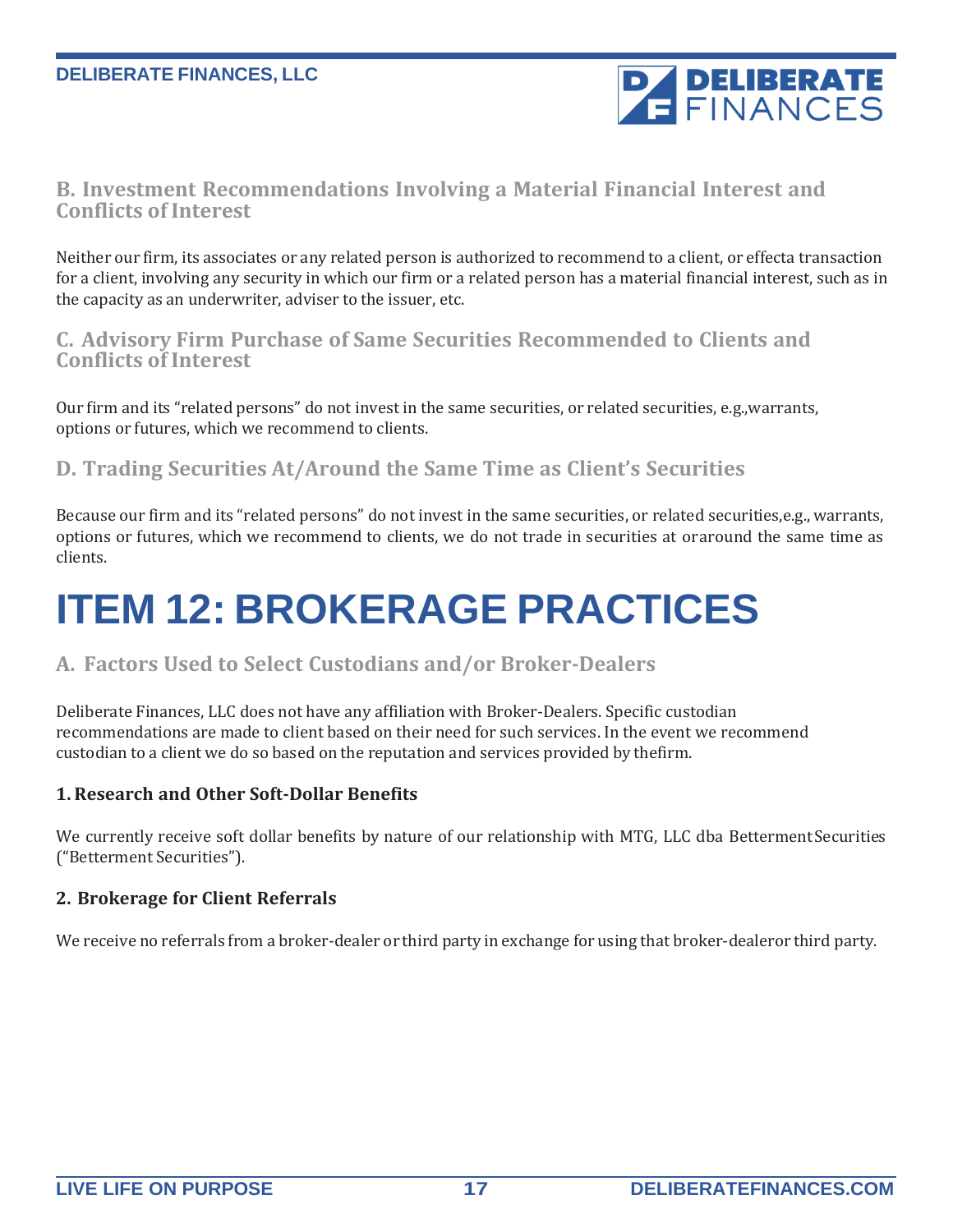# **PA DELIBERATE**

#### **3. Clients Directing Which Broker/Dealer/Custodian to Use**

We do recommend a specific custodian for clients to use, however, clients may custody their assetsat a custodian of their choice. Clients may also direct us to use a specific broker-dealer to execute transactions. By allowing clients to choose a specific custodian, we may be unable to achieve mostfavorable execution of client transaction and this may cost clients money over using a lower-cost custodian.

### **The Custodian We Use (Betterment)**

DF does not maintain custody of your assets on which we advise, although we may be deemed to have custody of your assets if you give us authority to withdraw advisory fees from your account (see Item 15—Custody, below). Your assets must be maintained in an account at a "qualified custodian," generally a broker-dealer or bank. We recommend that our clients use MTG, LLC dba Betterment Securities ("Betterment Securities"), a registered broker- dealer and member of the SIPC, as the qualified custodian. We are independently owned and operated and are not affiliatedwith Betterment Securities. Betterment Securities will hold your assets in a brokerage account and buy and sell securities when we and/or you instruct them to. While we recommend that you use Betterment Securities as custodian/broker, you will decide whether to do so and will open your account with Betterment Securities by entering into an account agreement directly with them. We do not open the account for you, although we may assist you in doing so. If you do not wish to placeyour assets with Betterment Securities, then we cannot manage your account on Betterment for Advisors (defined below).

#### **YOUR BROKERAGE AND CUSTODY COSTS**

For our clients' accounts that Betterment Securities maintains, Betterment Securities does not chargeyou separately for custody/brokerage services, but is compensated as part of the Betterment for Advisors (defined below) platform fee, which is charged for a suite of platform services, including custody, brokerage, and subadvisory services provided by Betterment and access to the Bettermentfor Advisors platform. The platform fee is an asset-based fee charged as a percentage of assets

in your Betterment account. Clients utilizing the Betterment for Advisors platform may pay a higheraggregate fee than if the investment management, brokerage and other platform services are purchased separately. Nonetheless, for those Clients participating in the Betterment for Advisors platform, we have determined that having Betterment Securities execute trades is consistent with our duty to seek "best execution" of your trades. Best execution means the most favorable terms fora transaction based on all relevant factors.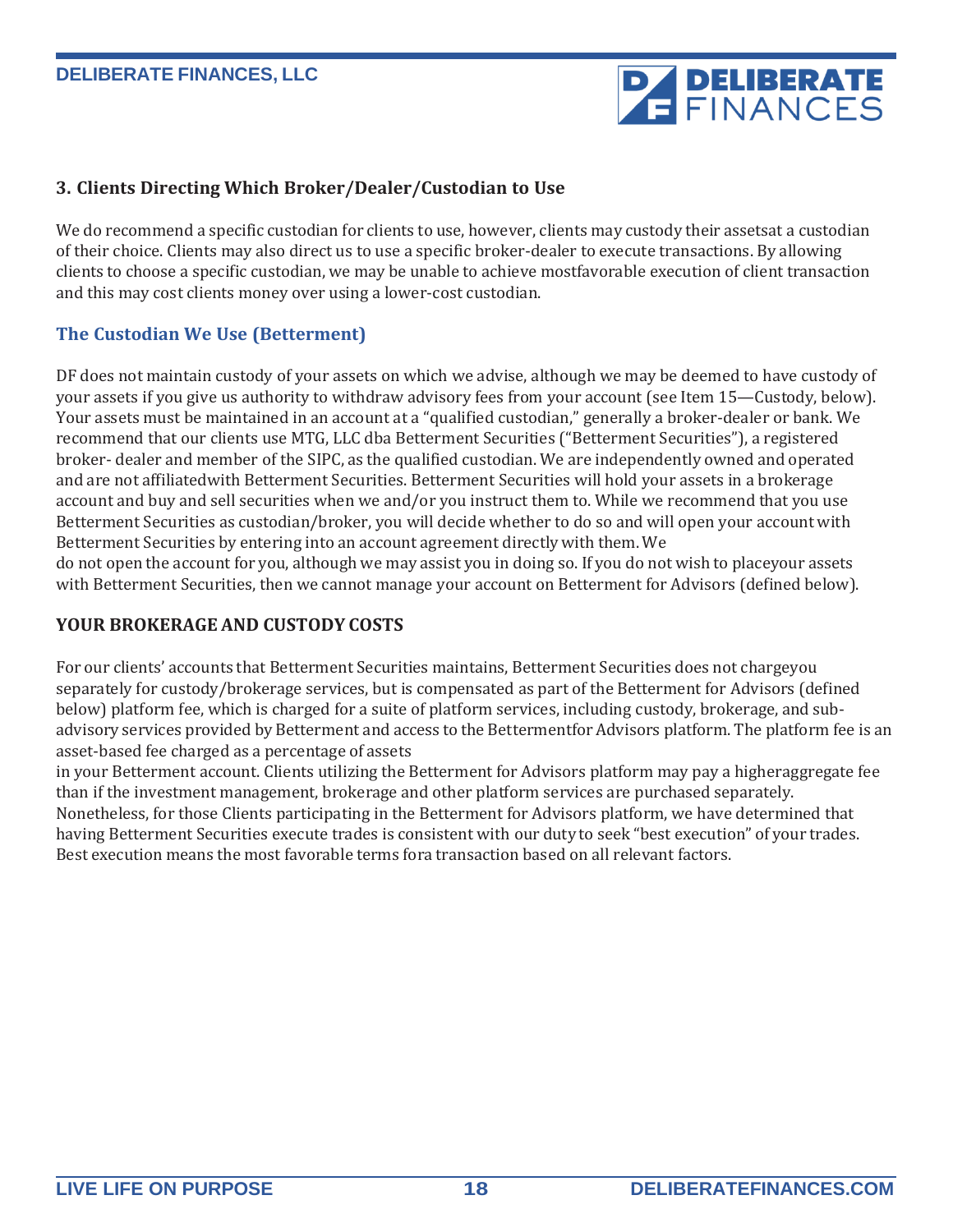# **PAPELIBERATE**

#### **SERVICES AVAILABLE TO US VIA BETTERMENT FOR ADVISORS**

Betterment Securities serves as broker-dealer to Betterment for Advisors, an investment and advice platform serving independent investment advisory firms like us ("Betterment for Advisors"). Betterment for Advisors also makes available various support services which may not be availableto Betterment's retail customers. Some of those services help us manage or administer our clients' accounts, while others help us manage and grow our business. Betterment for Advisors' support services are generally available on an unsolicited basis (we don't have to request them) and at nocharge to us. Following is a more detailed description of Betterment for Advisors' support services:

- **1. SERVICES THAT BENEFIT YOU.** Betterment for Advisors includes access to a globally diversified, lowcost portfolio of ETFs, execution of securities transactions, and custody of clientassets through Betterment Securities. In addition, a series of model portfolios created by third-party providers are also available on the platform. Betterment Securities' services described in this paragraph generally benefit you and your account.
- **2. SERVICES THAT MAY NOT DIRECTLY BENEFIT YOU.** Betterment for Advisors also makes available to us other products and services that benefit us, but may not directly benefit you oryour account. These products and services assist us in managing and administering our clients'accounts, such as software and technology that may:
	- a. Assist with back-office functions, recordkeeping, and client reporting of our clients' ac-counts.
	- b. Provide access to client account data (such as duplicate trade confirmations and accountstatements).
	- c. Provide pricing and other market data.
- **3. SERVICES THAT GENERALLY BENEFIT ONLY US.** By using Betterment for Advisors, we may beoffered other services intended to help us manage and further develop our business enterprise. These services include:
	- a. Consulting (including through webinars) on technology and business needs.
	- b. Access to publications and conferences on practice management and business succession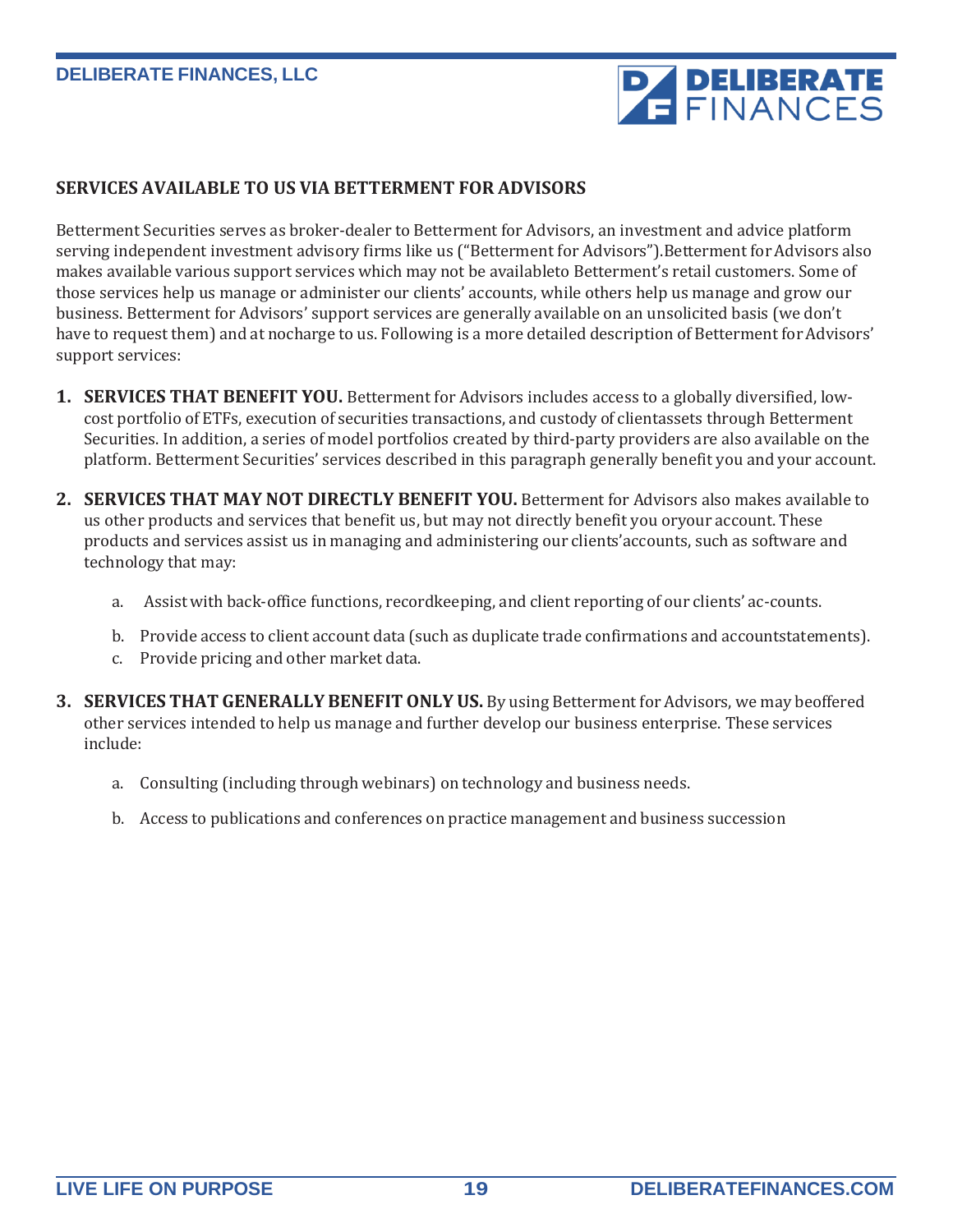

#### **OUR INTEREST IN BETTERMENT SECURITIES' SERVICES**

The availability of these services from Betterment for Advisors benefits us because we do not have to produce or purchase them. In addition, we do not have to pay for Betterment Securities' services.We may have an incentive to recommend that you maintain your account with Betterment Securities,based on our interest in receiving Betterment for Advisors and Betterment Securities' services

that benefit our business rather than based on your interest in receiving the best value in custody services and the most favorable execution of your transactions. This is a potential conflict of interest.We believe, however, that our selection of Betterment Securities as custodian and broker is in the best interests of our clients. Our selection is primarily supported by the scope, quality, and price of Betterment Securities' services and not Betterment for Advisors and Betterment Securities' services that benefit only us or that may not directly benefit you.

#### **BETTERMENT FOR ADVISORS' TRADING POLICY**

When using the Betterment for Advisors platform, we and you are subject to the trading policies and procedures established by Betterment. These policies and procedures limit our ability to control, among other things, the timing of the execution of certain trades (including in response to withdrawals, deposits, or asset allocation changes) within your account. You should not expect thattrading on Betterment is instant, and, accordingly, you should be aware that Betterment does not permit you or us to control the specific time during a day that securities are bought or sold in your

account (i.e., to "time the market"). Betterment describes its trading policies in Betterment LLC's FormADV Part 2A. As detailed in that document, Betterment generally trades on the same business day as it receives instructions from you or us. However, transactions will be subject to processing delays in certain circumstances. In particular, orders initiated on non-business days and after markets close

generally will not transact until the next business day. Betterment also maintains a general approachof not placing securities orders during approximately the first thirty minutes after the opening of anymarket session. Betterment also generally stops placing orders arising from allocation changes in existing portfolios a pproximately thirty minutes before the close of any market session. Betterment continues placing orders associated with deposit and withdrawal requests until market close.

Betterment maintains a general approach of not placing orders around the time of scheduled Federal Reserve interest rate announcements. Furthermore, Betterment may delay or manage tradingin response to market instability. For further information, please consult Betterment LLC's Form ADV Part 2A.

### **B. Aggregating (Block) Trading for Multiple Client Accounts**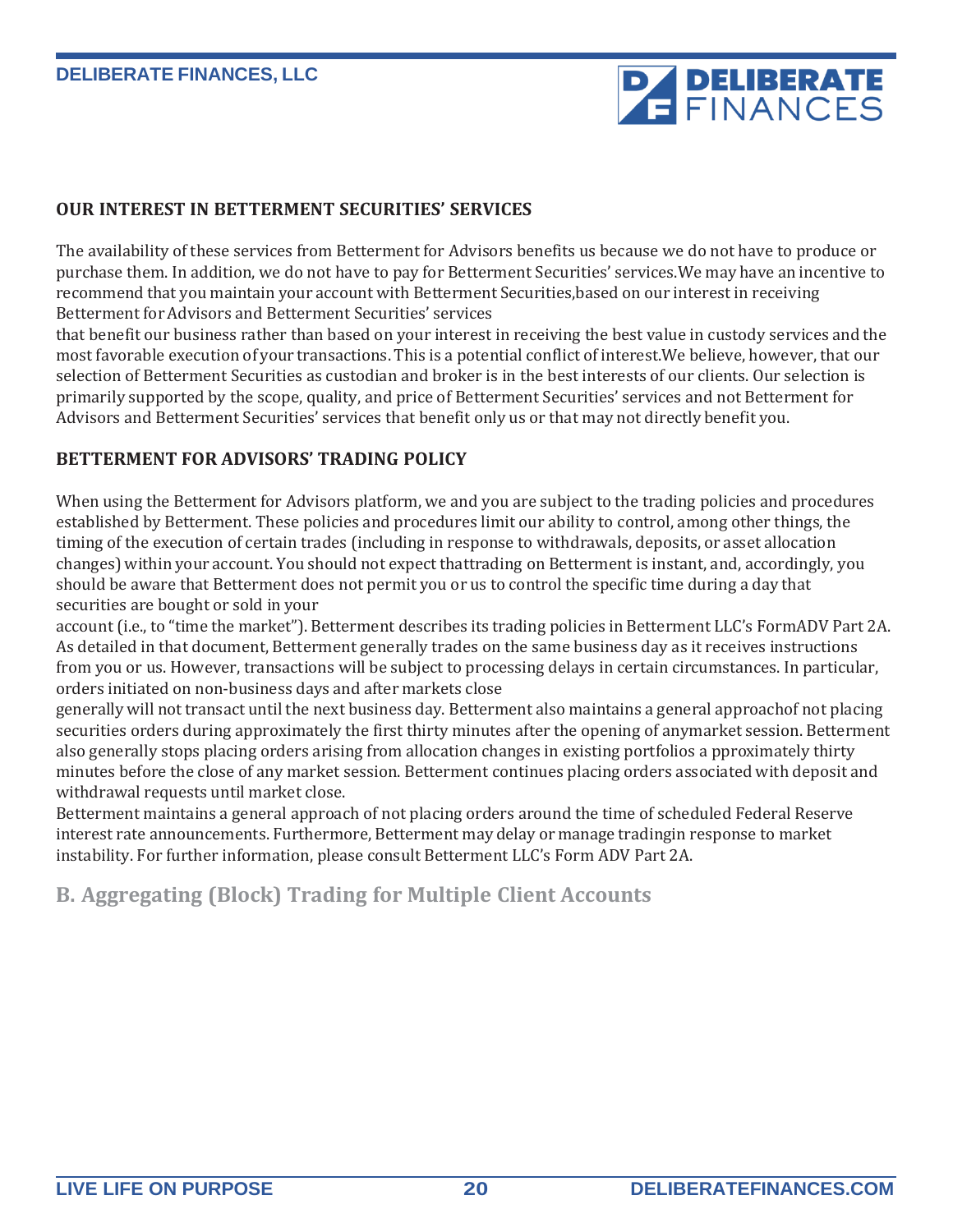

### <span id="page-20-0"></span>**ITEM 13: REVIEW OF ACCOUNTS**

Generally, we do not combine multiple orders for shares ofthe same securities purchased foradvisory accounts we manage (this practice is commonly referred to as "block trading"). **A. Frequency and Nature of Periodic Reviews and Who Makes Those Reviews**

Client accounts with the Investment Management Service will be reviewed regularly on at least an annual basis by Ryan Frailich, Founder and CCO. The account is reviewed with regards to the client's investment policies and risk tolerance levels. Events that may trigger a special review wouldbe unusual performance, addition or deletions of client imposed restrictions, excessive draw-down,volatility in performance, or buy and sell decisions from the firm or per client's needs.

**B. Factors That Will Trigger a Non-Periodic Review of Client Accounts**

Reviews of the financial plan may be triggered by changes in client's financial situations (such asretirement, termination of employment, physical move, or inheritance).

### **C. Content and Frequency of Regular Reports Provided to Clients**

Clients are provided an initial financial plan concerning their financial situation. After the presentation ofthe plan, there are no further reports. Clients may request additional plans or reportsfor a fee. DF will not provide written reports to Investment Management clients.

### <span id="page-20-1"></span>**ITEM 14: CLIENT REFERRALS AND OTHER COMPENSATION**

**A. Economic Benefits Provided by Third Parties for Advice Rendered to Clients (Includes Sales Awards or Other Prizes)**

DF does not receive any economic benefit, directly or indirectly from any third party for advicerendered to our clients.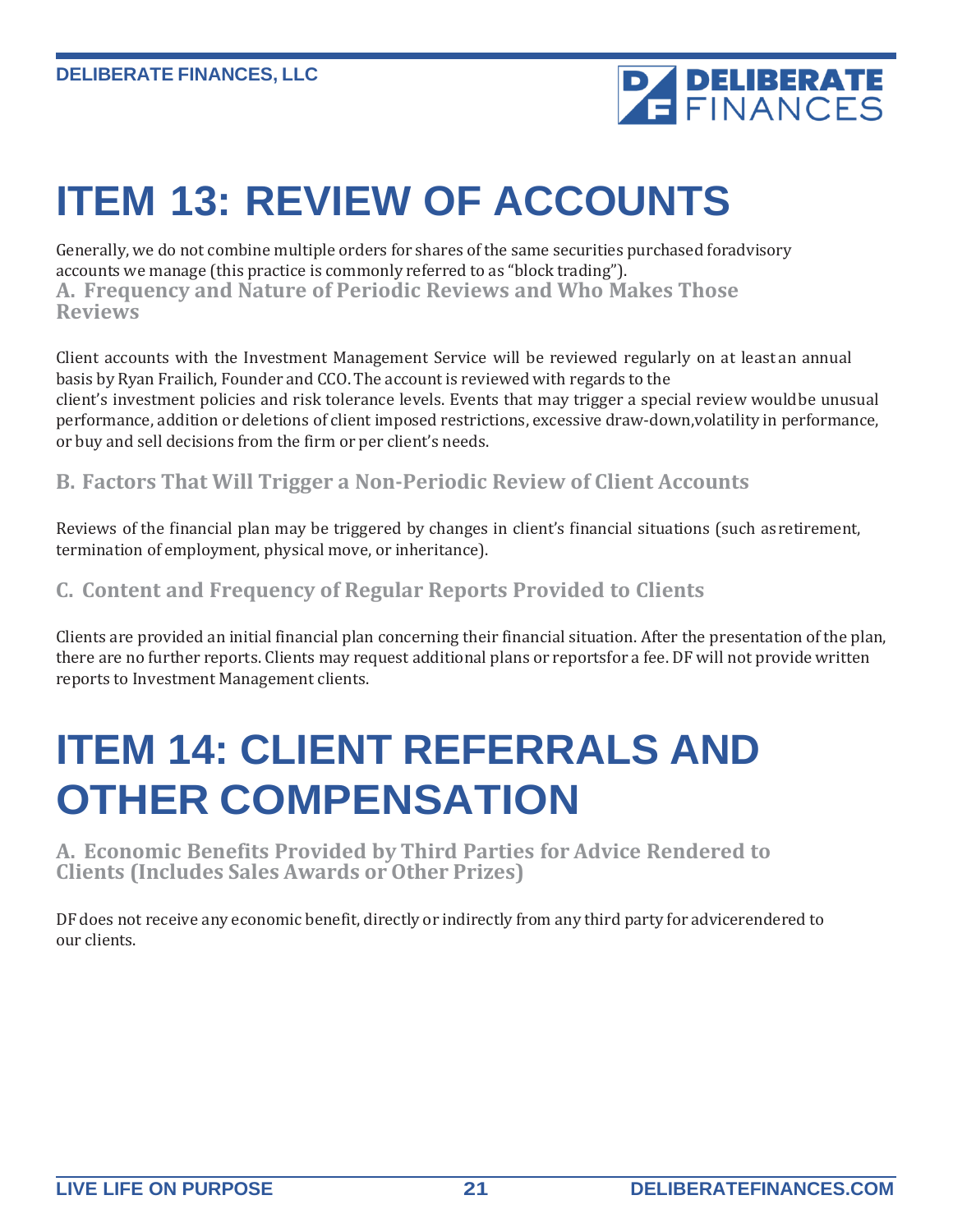

We receive a non-economic benefit from Betterment for Advisors and Betterment Securities inthe form of the support products and services it makes available to us and other independent investment advisors whose clients maintain their accounts at Betterment Securities. These products and services, how they benefit us, and the related conflicts of interest are described above (see Item12—Brokerage Practices). The availability to us of Betterment for Advisors' and Betterment Securities' products and services is not based on us giving particular investment advice, such as buying particular securities for our clients.

### **B. Compensation to Non–Advisory Personnel for Client Referrals**

DF does not directly or indirectly compensate any person who is not advisory personnel for clientreferrals

# <span id="page-21-0"></span>**ITEM 15: CUSTODY**

DF does not accept custody of client funds except in the instance ofwithdrawing client fees. Forclient accounts in which DF directly debits their advisory fee:

- I. DF will send a copy of its invoice to the custodian at the same time that it sends theclient a copy.
- II. The custodian will send at least quarterly statements to the client showing all disbursements for the account, including the amount of the advisory fee.
- III. The client will prove written authorization to DF, permitting them to be paid directlyfor their accounts held by the custodian.

Clients should receive at least quarterly statements from the broker dealer, bank or other qualifiedcustodian that holds and maintains client's investment assets. We urge you to carefully review suchstatements and compare such official custodial records to the account statements or reports that we may provide to you. Our statements or reports may vary from custodial statements based on accounting procedures, reporting dates, or valuation methodologies of certain securities.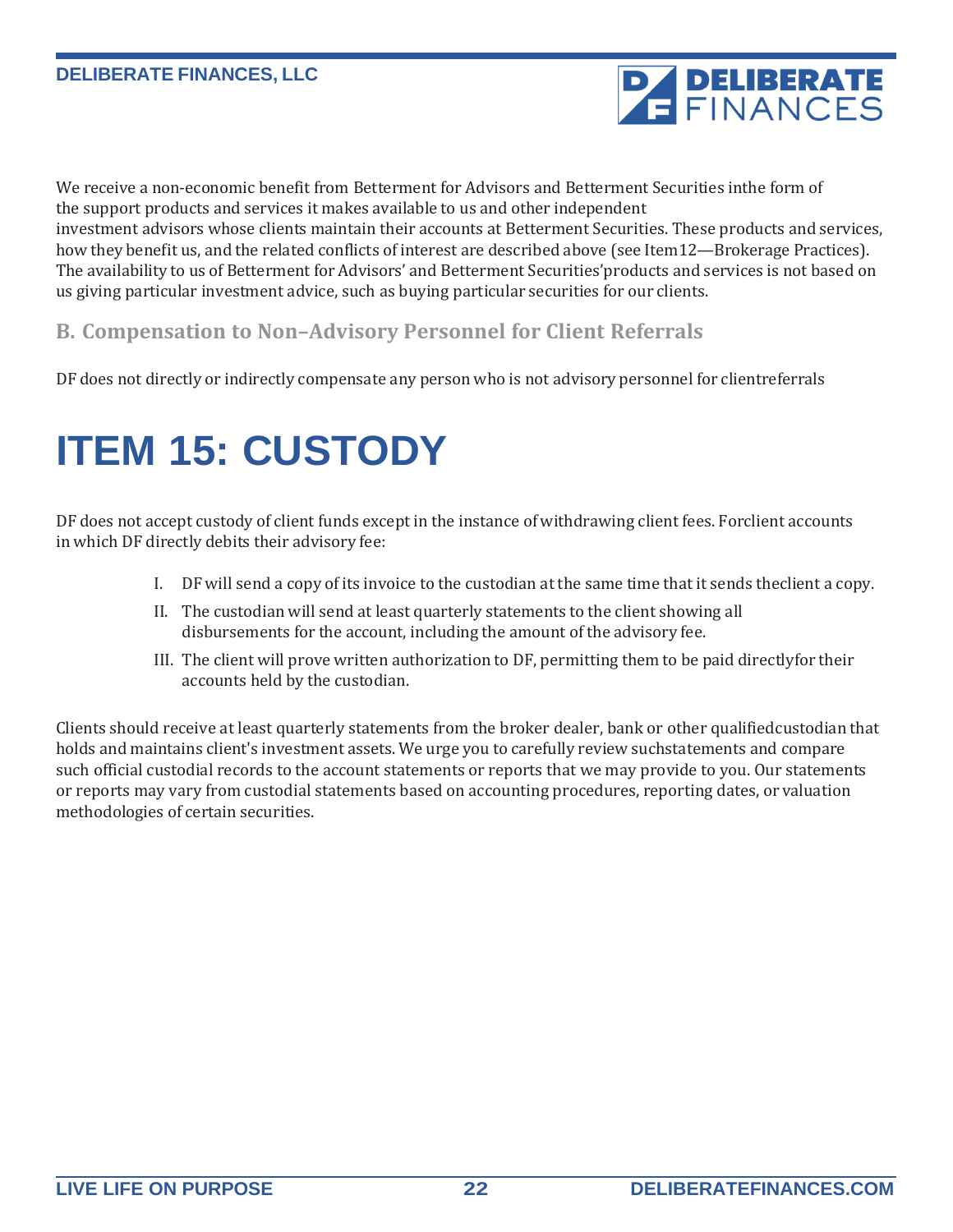

# <span id="page-22-0"></span>**ITEM 16: INVESTMENT DISCRETION**

For those client accounts where we provide investment management services, we do not maintain discretion over client accounts with respect to securities to be bought and sold and the amount of securities to be bought and sold. Outside Managers used for investment management, may exercisediscretion.

# <span id="page-22-1"></span>**ITEM 17: VOTING CLIENT SECURITIES**

We do not vote Client proxies. Clients will receive proxies directly from the issuer of the security or thecustodian. Clients should direct all proxy questions to the issuer of the security.

# <span id="page-22-2"></span>**ITEM 18: FINANCIAL INFORMATION**

Registered investment advisers are required in this Item to provide you with certain financialinformation or disclosures about our financial condition.

### **A. Balance Sheet**

DF does not have custody of client funds or securities or require or solicit prepayment of more than \$500 in fees per client six months in advance and therefore do not need to include a balance sheet.

### **B. Financial Conditions Reasonably Likely to Impair Ability to Meet Contractual Commitments to Clients**

Neither DF nor its management have any financial conditions that impair our ability to meetcontractual and fiduciary commitments to clients.

**C. Bankruptcy Petitions in Previous Ten Years**

Neither DF nor its management have been the subject of a bankruptcy petition in the last ten years.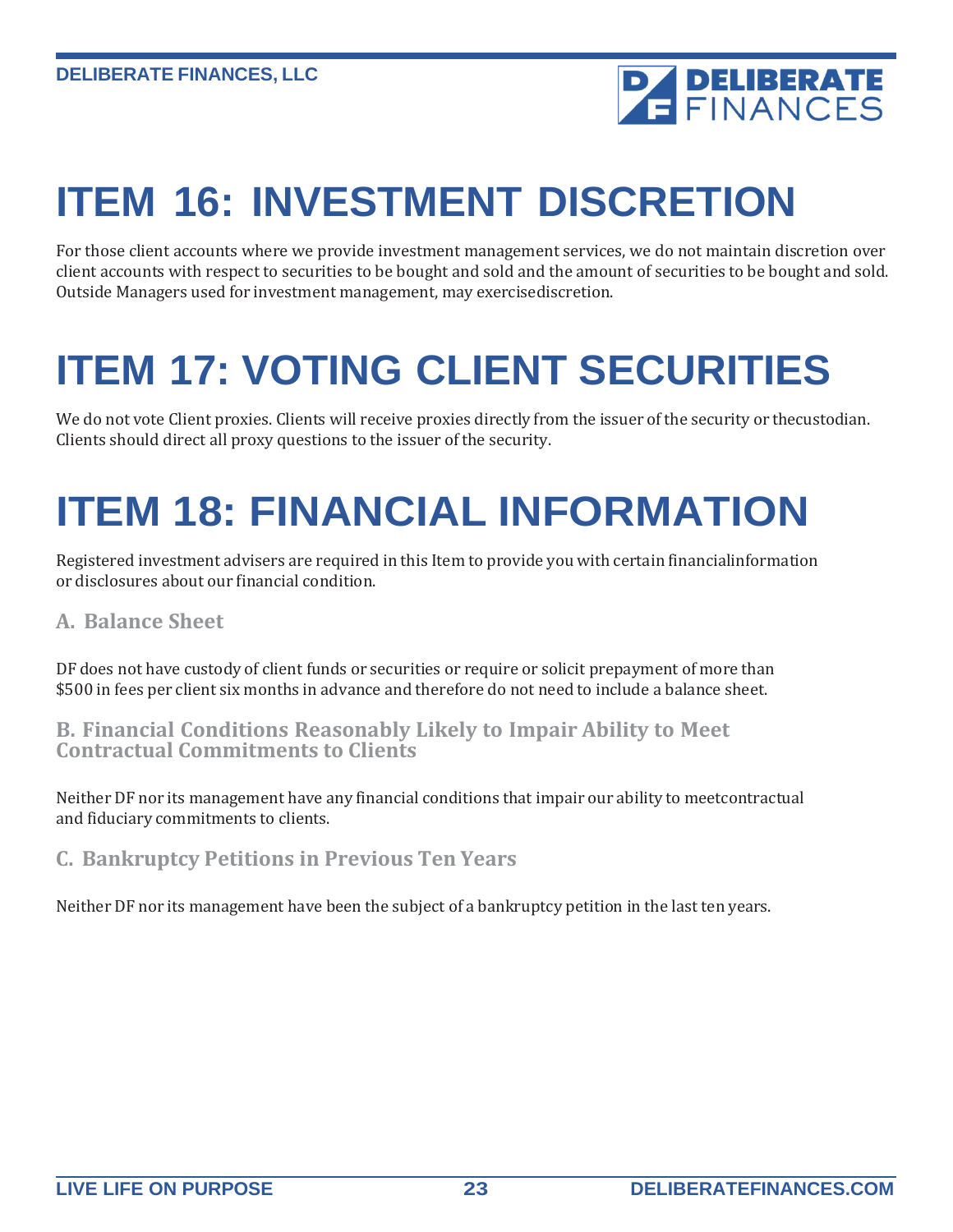

### <span id="page-23-0"></span>**ITEM 19: REQUIREMENTS FOR STATE-REGISTERED ADVISERS**

**A. Principal Executive Officers and Management Persons; Their Formal Education and Business Background**

DF currently has only one management person and executive officer; Ryan Frailich. Ryan Frailich'seducation and business background can be found on the Supplemental ADV Part 2B form.

**B. Other Businesses in Which This Advisory Firm or its Personnel are Engaged and Time Spent on Those (IfAny)**

Ryan Frailich's other business activities can be found on the Supplemental ADV Part 2B form.

**C. How Performance Based Fees are Calculated and Degree of Risk toClients**

DF does not accept performance-based fees or other fees based on a share of capital gains on orcapital appreciation of the assets of a client.

**D. Material Disciplinary Disclosures for Management Persons of this Firm**

No management person at Deliberate Finances, LLC has ever been involved in an arbitration claim ofany kind or been found liable in a civil, self-regulatory organization, or administrative proceeding.

**E. Material Relationships That Management Persons Have With Issuers of Securities**

Deliberate Finances, LLC, nor Ryan Frailich, have any relationship or arrangement with issuers ofsecurities.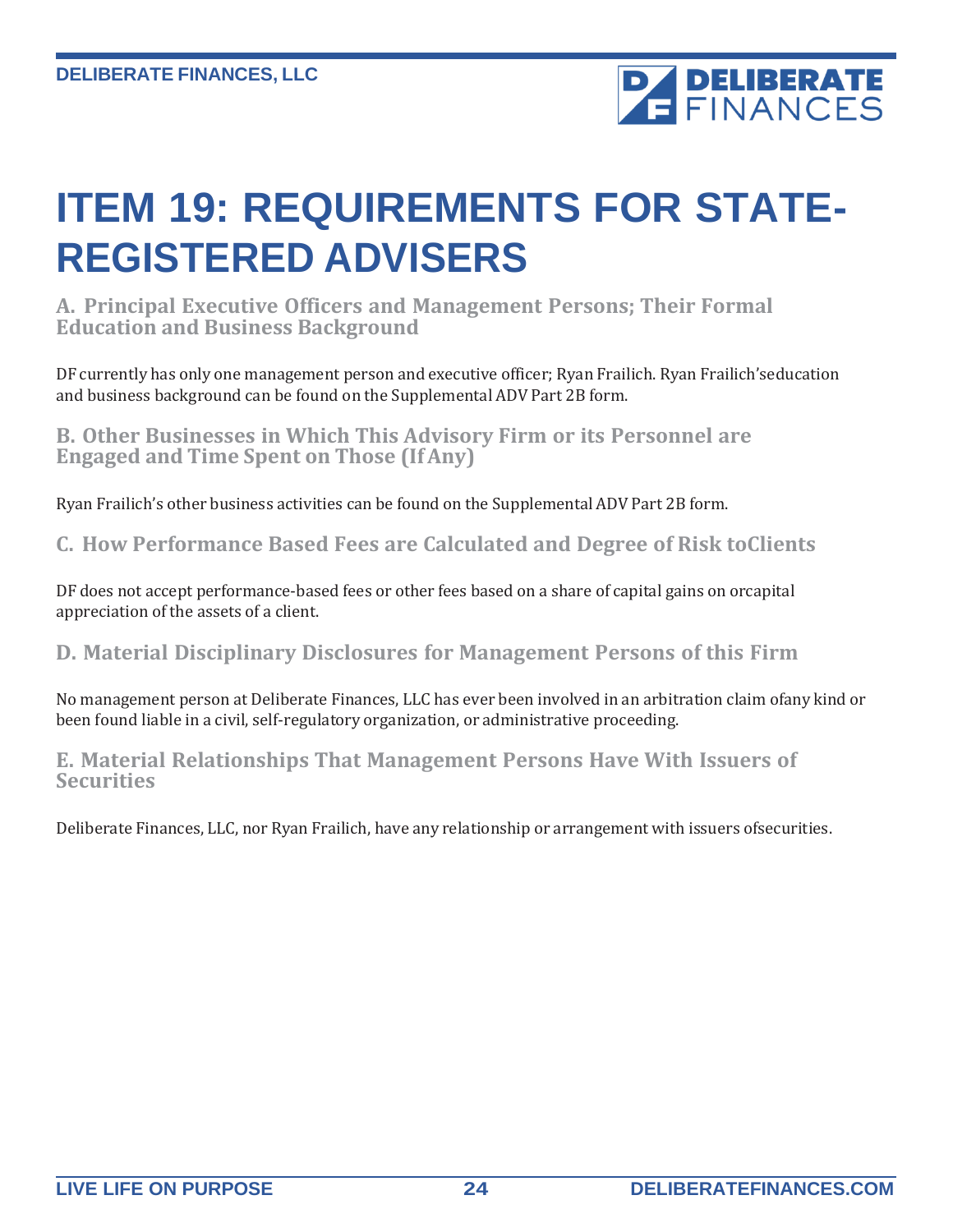

# **ITEM 1: COVER PAGE**

**DELIBERATE FINANCES, LLC**

**3014 Dauphine St. Unit SNew Orleans, LA 70117**

### <span id="page-24-0"></span>**FORM ADV PART 2B – BROCHURE SUPPLEMENT**

**(504) 264-2385**

**Dated January 18, 2022**

### **Ryan Frailich (Individual CRD# 6720951) Founder, and Chief Compliance Officer**

This brochure supplement provides information about Ryan Frailich that supplements the DeliberateFinances, LLC ("DF") brochure. A copy of that brochure precedes this supplement. Please contact Ryan Frailich if the DF brochure is not included with this supplement or if you have any questions about the contents of this supplement.

Additional information about Ryan Frailich is available on the SEC's website at [www.adviserinfo.sec.g](http://www.adviserinfo.sec/)ov.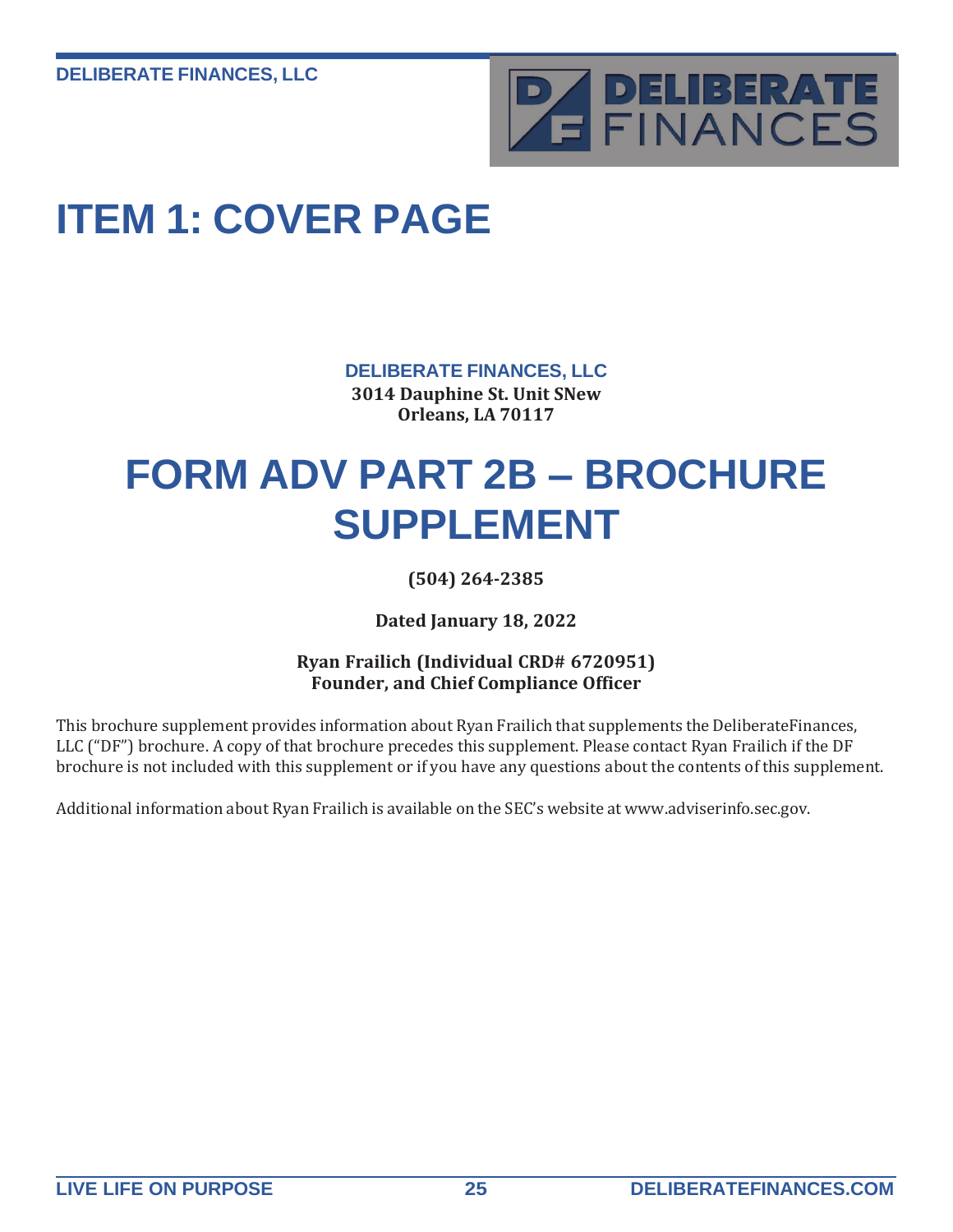# **PA DELIBERATE**

# **ITEM 2: EDUCATIONAL BACKGROUND AND BUSINESS EXPERIENCE**

**Ryan Frailich**

Born: 1985

**Educational Background**

- 2017 Certificate in Financial Planning, Louisiana State University
- <sup>2010</sup> Masters in K-6 Education, Hunter College (Relay Graduate School of Education)
- 2006– Bachelor of Science in Interdisciplinary Studies: Psychology, Public Relations, & Leadership, UniverSity of Minnesota

### **Business Experience**

- 10/2016 Present, Deliberate Finances, LLC, Founder and CCO
- 01/2016 Present, Frailich Consulting, LLC, Founder
- 08/2011 1/2016, New Orleans College Prep, Director of Talent & HR
- 07/2010 06/2011, KIPP New Orleans, Teacher & Instructional Coach

### **Professional Designations, Licensing & Exams**

- **CFP (Certified Financial Planner)®:** CFP® certificants must have <sup>a</sup> minimum of three years' workplace experience in financial planning and develop their theoretical and practical financial planning knowledge by completing a comprehensive course of study approved by CFP® Board. They must pass a comprehensive Certification Examination that tests their abilityto apply financial planning knowledge in an integrated format. As a final step to certification,CFP® practitioners agree to abide by a strict code of professional conduct.
- **CSLP® (Certified Student Loan Professional):** CSLP® is <sup>a</sup> designation and training program for financial professionals focused on the advisement of consumers' repayment of student debt and in the form of a comprehensive financial plan. The designation requiresa self paced course of study, rigorous certification examination, and pass an Annual Recertification Exam.
- **FINRA Series <sup>65</sup>** Uniform Investment Adviser Law Examination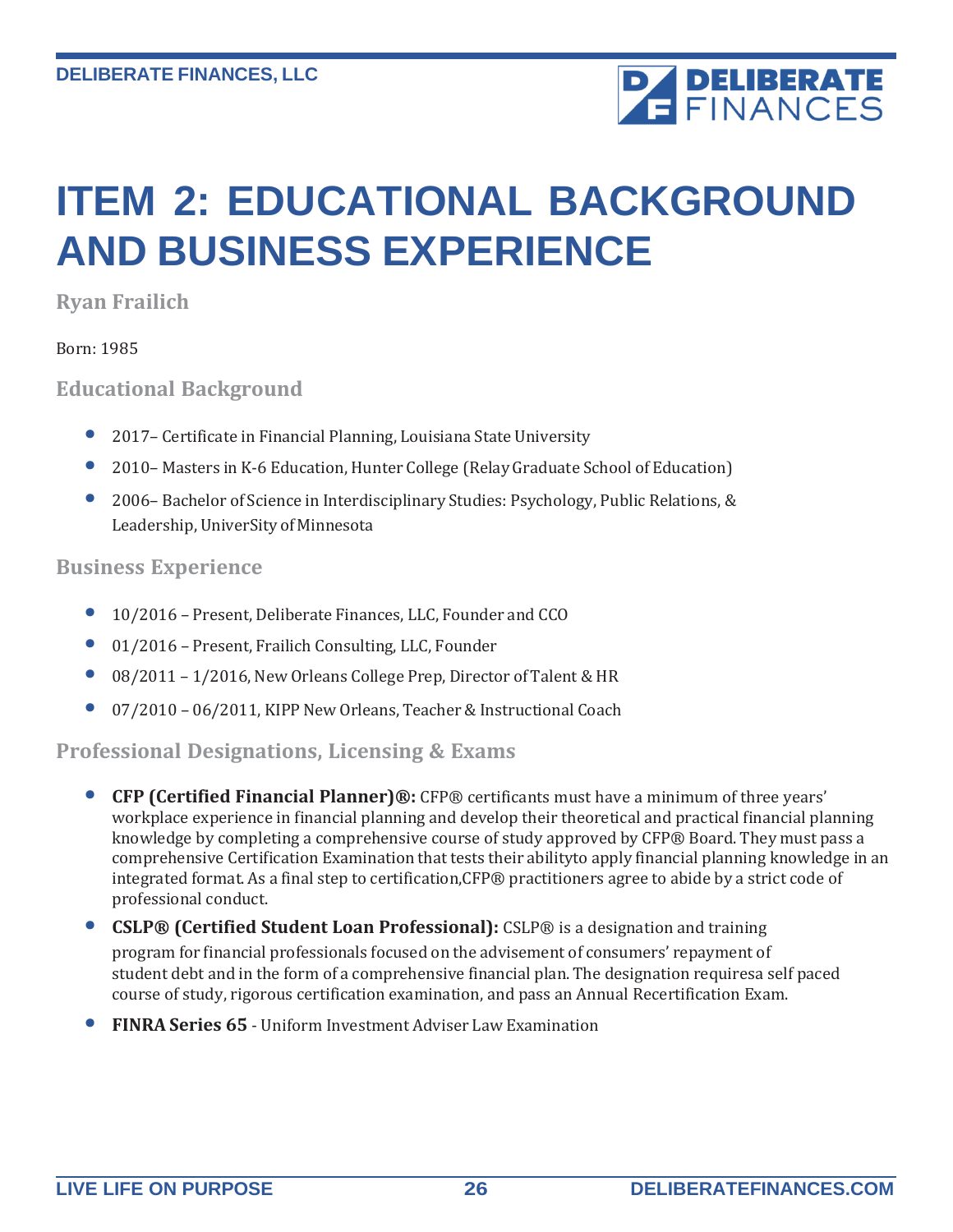

# **ITEM 3: DISCIPLINARY INFORMATION**

Deliberate Finances, LLC, nor Ryan Frailich, have any relationship or arrangement with issuers ofsecurities.

# **ITEM 4: OTHER BUSINESS ACTIVITIES**

Ryan Frailich is currently employed as the Founder of Frailich Consulting, LLC. This activity accountsfor approximately 5% of their time. Frailich Consulting, LLC provides human resources and talent consulting services for charter school organizations and education non-profits.

Ryan Frailich also writes for various online publications. This activity accounts for approximately 10%of their time.

# **ITEM 5: ADDITIONAL COMPENSATION**

Ryan Frailich does not receive any economic benefit from any person, company, or organization, inexchange for providing clients advisory services through DF.

# **ITEM 6: SUPERVISION**

Ryan Frailich, as Founder and Chief Compliance Officer of DF, is responsible for supervision. He maybe contacted at the phone number on this brochure supplement.